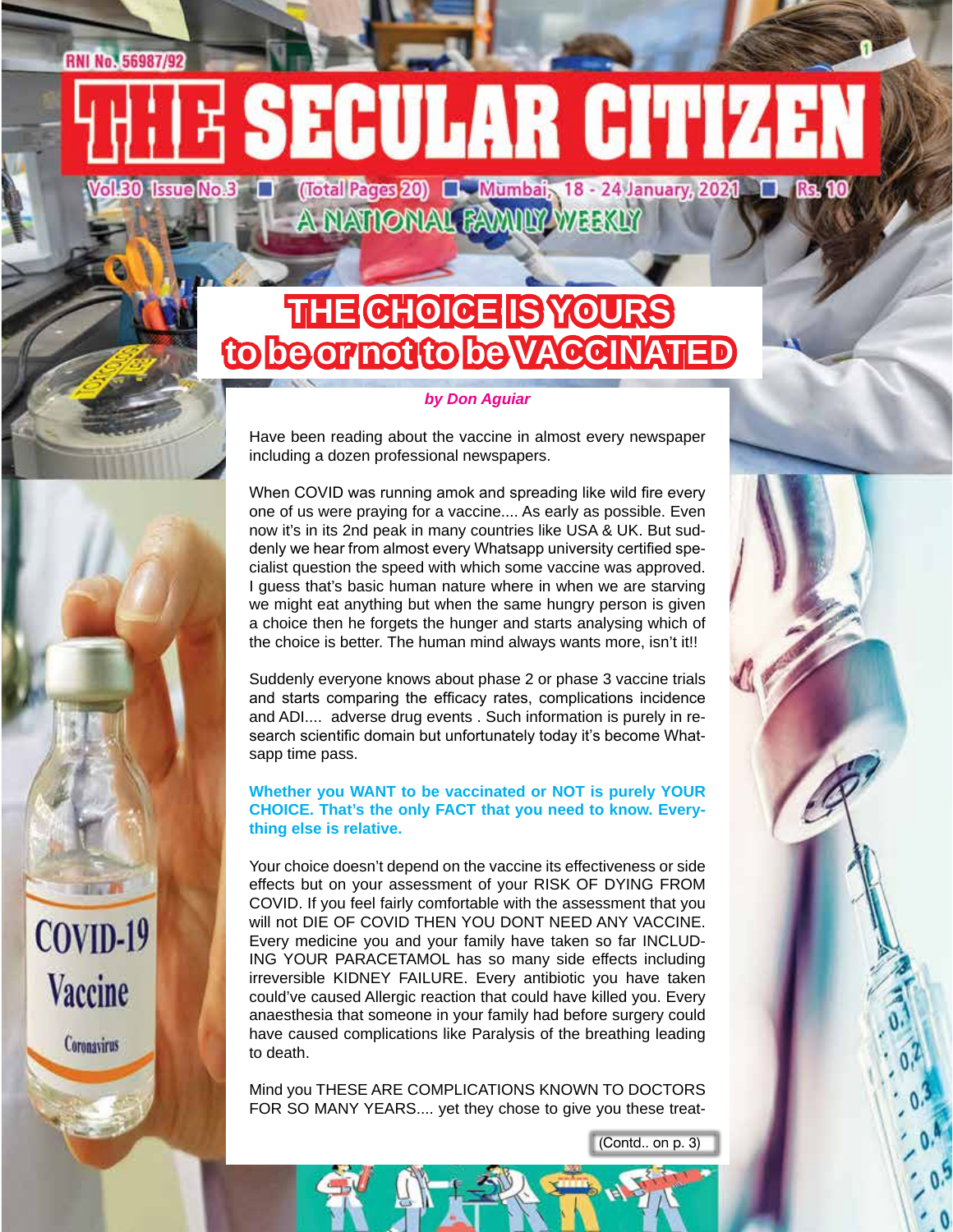#### **2020 - Problems plenty**

2020 must be the only year in recent history that the world would like to forget in a hurry. People had made a lot of resolutions coupled with expectations as 2020 unfolded. China is the father of the Corona Virus. The first Corona case was detected in India in late January and within a couple of months the whole world was in a state of turmoil and panic depending on the severity of the impact. The epidemic declared as a pandemic by the World Health Organization [WHO] in March which confirmed worst fears bringing bitter memories of the Spanish Flu where millions died in India and China alone. The Virus began to claim victims and soon the figures galloped into millions with sizable number of fatalities. With health services over-stretched, there was gloom and helplessness all over.

By mid-March India too pressed the panic button and the nation observed a Janata curfew at the behest of the Prime Minister with a couple of days' notice. Then, in a sort of night coup, the Prime Minster declared a complete nationwide lockdown from 25th March with no notice – This upset the people no end. What followed was complete chaos with people, particularly the elderly, running out of essentials and even medicines. Though pharmacies and other groceries were allowed to function on a restricted scale, they soon ran out of stocks as there were no arrangements for replenishment of the depleted stocks. Those were harrowing days with people buying even the outdated products with no other option. With no trains migrant workers were the most affected with no jobs and no shelter. They preferred to walk hundreds and even thousands of miles under trying conditions to reach their homes in UP, MP, Bihar etc. With the world virtually at a standstill with no economic activity, the future looked bleak. There was despondency and gloom except in America which paid a heavy price for Trump's intransience and obduracy with three lakh deaths. He not only lost the re-election but also credibility.

People felt that they are in Nazi concentration camps with all movements restricted to just going out to buy your essentials. The economy took the worst hit with every sector bearing the

## **VIEWS on NEWS**

brunt barring may be the manufacturers of sanitizers and soaps. Hand washing became the new norm. No touching, no shaking hands, no contact with other humans and even objects. Soon gloves were used as an additional safety measure. This was followed by masks making everybody look like apes. Everything and everybody suddenly became untouchable. This new protocol was given a respectable nomenclature – social distancing which everybody followed for a few months but soon the Corona fatigue set in and people became lax and even irresponsible so much so that the authorities had to impose fines and other deterrents to discipline the erring lot. Months later the restrictions were relaxed in a calibrated fashion. The Work from Home culture is here to stay. It's a new corporate narrative.

Is 2020 to be really blamed and hated so much so that everybody was waiting for its end? Not really. The year gone by, is not a politician to retaliate. Frankly, a politician would have said that the virus problem was a baggage of the year 2019 which is why it was called Covid-19 and not Covid-20. The year 2020 only bore the brunt of it and has been maligned and hated. There is hope at the end of the tunnel though with the encouraging reports on the vaccine. There was something to learn from this calamity. It taught mankind what life really is. It also brought home the point that man has not conquered the world. Pandemic also gave us Indians a ready excuse for non-performance/delay. It is hoped that after a 'stress' of 2020 humanity will be spared from the 'strain' in 2021. While hoping the word 'positive' is not longer negative, here's wishing all Secular readers a Happy New Year 2021.

\*\*\*\*\*

#### **Rajinikant – retired hurt?**

The mega superstar from the South, who is a demi God for his millions of fans, had been contemplating joining politics and replicate the change brought about by another mega star of yester-years - MGR a few decades back. He was extremely popular as a CM after he broke away from the DMK to form AIDMK. The late Jayalalitha inherited his legacy and ruled Tamil Nadu until her death. With another stalwart



Karunanidhi no longer on the scene, the likes of Kamal Hassan and Rajinikant saw this as an opportune time to fill that space. While Hassan, with his known opposition to the BJP, took the lead and formed his own party, Rajinikant said he would announce his plans on the New Year day. People had been waiting for this. BJP too welcomed the idea hoping that with the mega star's leaning towards the saffron brigade, he could counter Kamal Hassan who also is a popular figure.

At present, the two Dravidian parties do not have any leader of eminence from the filmy world and therefore are handicapped. This is one state where the influence of film stars plays a very crucial role in politics and therefore these two parties were worried about these two stars joining politics. They were jittery as Rajinikant had declared that he would keep Dravidian parties at bay. The DMK and AIDMK realize the impact the stars can have on the electorate. Rattled, the DMK ridiculed Rajinikant.

The BJP had already declared that they would go with the AIDMK in the next assembly elections. But the moment Rajinikant said that he will have no truck with either of the two Dravidian parties, the BJP found itself cornered. Having already announced a tie-up with the AIDMK, the superstar would remain away from that outfit. The party was in a catch-22 situation and tried to find ways to get out of the arrangement by saying that AIDMK first loots and then distributes money to the people hoping that the AIDMK will break the alliance. But suddenly Rajinikant dropped a bombshell saying he is not entering politics. Now the BJP is neither here nor there. Having created a rift with AIDMK relations between them may not be the same. To what extent this will have a bearing on the outcome of the elections, only time will tell. The Megastar has retired hurt even without facing a single ball.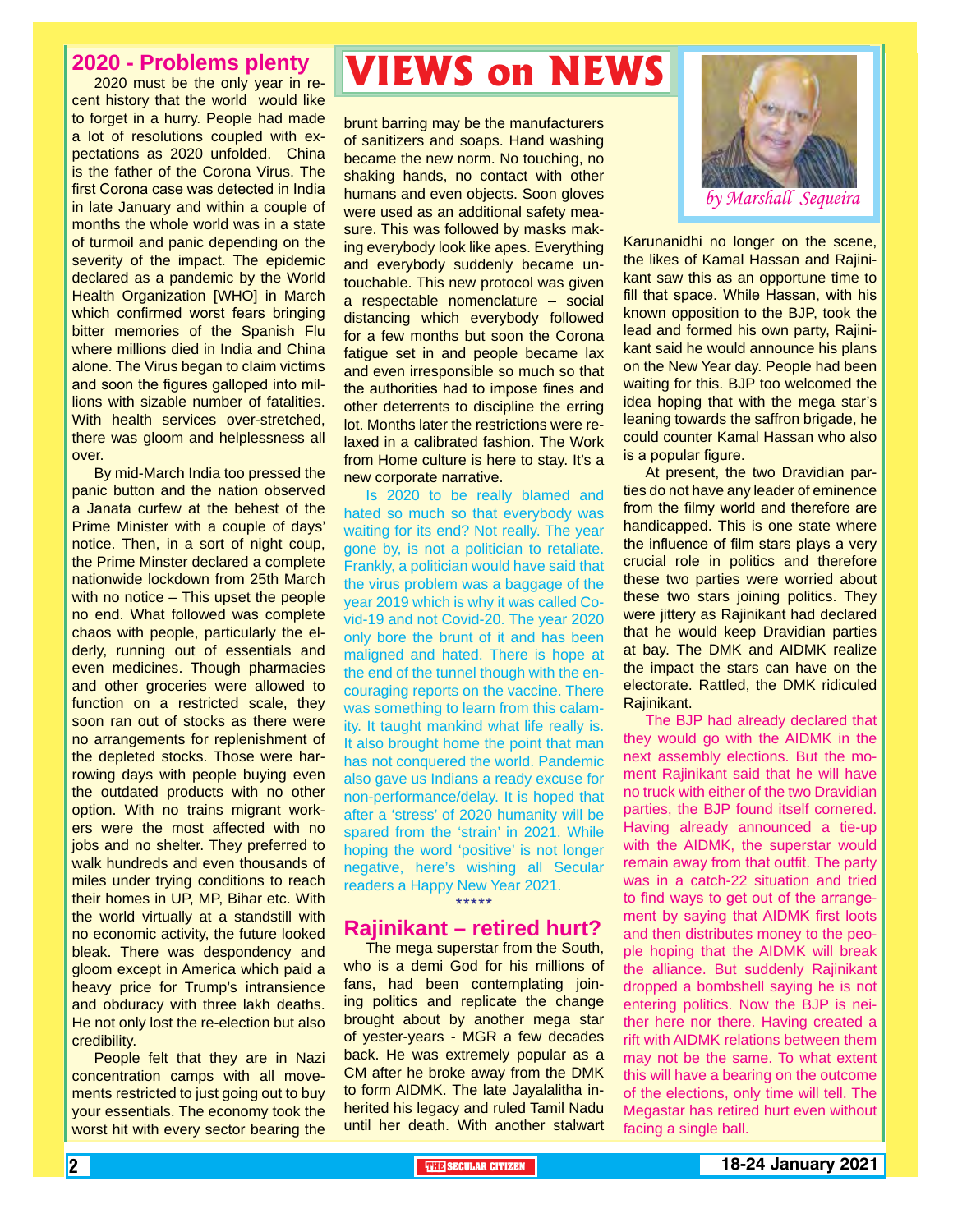| <b>THIR SECULAR CITIZEN</b>                                                                                                                                                                                           | Advertisement. Tariff<br>Over all size 21.5 cms x 27cms ● Print area 18 cms x 25.5 cms                                                                                                                                                           |
|-----------------------------------------------------------------------------------------------------------------------------------------------------------------------------------------------------------------------|--------------------------------------------------------------------------------------------------------------------------------------------------------------------------------------------------------------------------------------------------|
| A NATIONAL FAMILY WEEKLY<br>Vol.30 Issue No. 3 January 18-24, 2021 Rs.10/-                                                                                                                                            | Full pg. back Colour (19 cms x 24 cms)<br>18.000<br>Rs.<br>Center spread colour(39 cms x 23.5 cms<br>18,000<br>Rs.<br>Full pg. inside Cover colour(18 cms x 24 cms)<br>12,000<br>Rs.                                                             |
| 99, Perin Nariman Street, Fort, Mumbai - 400 001.<br>Mobile: +91 9820485389 / 9820473103<br>E-mail: secular@sezariworld.com / seculardivo@gmail.com<br>Website: www.sezariworld.com<br><b>Editor: LAWRENCE COELHO</b> | Full pg. inner colour (18 cms x 24 cms)<br>10,000<br>Rs.<br>Half pg. Colour (18 cms x 12 cms)<br>6,000<br>Rs.<br>Full page B/W (18 cms x 24 cms)<br>7,000<br>Rs.<br>Half page B/W (18 cms x 12 cms)<br>5,000<br>Rs.<br><b>Small Size Ads B/W</b> |
| <b>Subscriptions Rate:</b><br><b>E-paper Edition</b><br>One year (anywhere in India) Rs. 500<br>sent anywhere in the<br>Two years (anywhere in India) Rs.1000<br>world (by email)                                     | 12 x 12cms Rs. 2400 • 6 x 24cms Rs. 2400<br>18 x 6cms Rs. 1800 • 6 x 12cms Rs. 1200<br>6 x 6cms Rs. 700                                                                                                                                          |
| Five years (anywhere in India) Rs. 2000<br>One year<br>Rs. 600 or US \$15<br>One year (outside India) Rs. 3500                                                                                                        | <b>Matrimonial Classifieds:</b><br>• Rs. 500 per insertion (for 35 words) (includes box no.)<br>• Rs. 3000 for 12 insertions. (1 year The Secular Citizen FREE)                                                                                  |
| Digital copy of <b>THE SECULAR CITIZEN</b> now available through WhatsApp / Email for subscribers                                                                                                                     |                                                                                                                                                                                                                                                  |

**worldover.** Send in your request to : **+91 - 9820485389 or secular@sezariworld.com** Our bank account details for Fund Transfer : Account Name: The Secular Citizen, Current Account No. 03552000006744,

Bank: HDFC Bank, Branch : CST - Mumbai VT, ISFC code: HDFC0000355

(Contd.. from p. 1)

ments. More importantly any child who got the measles vaccine could have become permanently a VEG-ETABLE DUE TO A CONDITION called SUB ACUTE SCLEROSING PAN ENCEPHALITIS- SSPE ... yet your Paediatrician gave your precious children this vaccine.

Nobody thinks twice about taking chemotherapy for cancer or blood thinners or aspirin to prevent cardiac disease. These drugs can and do/ cause far worse complications that any vaccine. Suddenly people read something on WhatsApp and think they have become super specialist docs. People are alive and well today because your parents gave you polio and small pox and other vaccines without asking questions.

Does it sound intriguing to you that your own trusted doctor gave you something that could've potentially killed or paralysed you permanently? Wake up people. No medicine is 100% safe.

Every treatment offered by your doctor is done in EXTREME GOOD FAITH to make you better. Doctors operate on a principal of RISK VER-SUS BENEFIT. If the potential benefit

outweighs the risk considerably then they give this in good faith. The reason they follow this approach is that they are NOT GOD, and they are still very far from giving 100% safe treatment for EVERY DISEASE.

Coming back to the safety of the CO-VID VACCINES...

ALL THE VACCINES HAVE BEEN APPROVED ON AN EMERGENCY USE AUTHORISATION ONLY.

**This means that the scientific community have not had ADEQUATE TIME to analyse the safety and effectiveness of all these currently available vaccines. In spite of the best of their Efforts Knowledge and Resources. So it's up to you to realise whether YOU ARE IN AN EMERGENCY OR NOT.**

All governments around the world know that YOU ARE IN AN EMER-GENCY that's why you are offered THE OPTION FOR VACCINE. How did the government know that? Is by looking at the millions of deaths caused by COVID IN just ONE year.

If you in your WHATSAPP UNIVER-SITY EDUCATED PHD MIND feel that you are not in any emergency then you deny yourself that vaccine. But you take that extra risk which your neighbours hasn't taken. That's the bottom line.

Is the vaccine the solution for this COVID pandemic?

Any vaccine including all the COVID vaccines are A PART OF THE SOLU-TION. No vaccine can protect against any disease 100% of the time. This is from experience with viral infections like POLIO, MEASLES, and INFLU-ENZA AND HIV. COVID vaccines are presently labelled preventive and not curative which means that you take the vaccine when you are ok to prevent from getting COVID. If you have COVID the vaccine cannot cure you.

A good N95 mask worn with 6 feet social distancing and hand hygiene can protect you 100% from COVID.

Unfortunately we are tired of following the above after 1 year of trial. The most difficult thing to implement is the 6 feet SOCIAL DISTANCING because we are SOCIAL ANIMALS. We like to meet with fellow humans all the time. We cannot live in isolation or lockdown for much longer not because of the economic impact but more so due the MENTAL DIS-

(Contd.. on p. 4)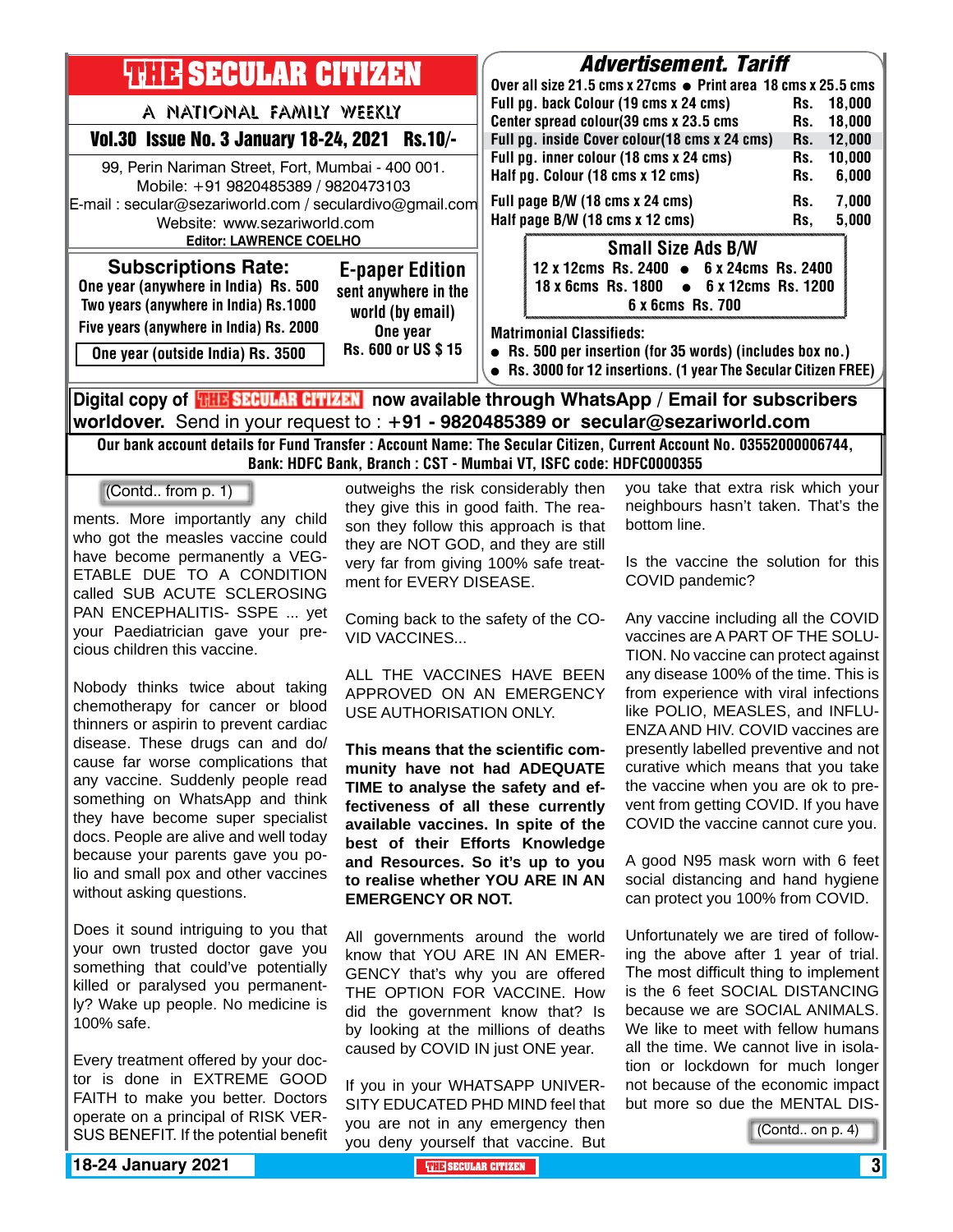# **Road to be named after Cardinal Valerian Gracias**

The road from the highway at Dramapur leading towards St. Joseph's Church, Dramapur and the interior village will be officially named after late Cardinal Valerian Gracias by Fr. Freddy J Da Costa Memorial Trust on 12th January 2021 at 4.00 pm, in commemoration of Cardinal Valerian's 68th anniversary of anointment to the College of Cardinals. The unveiling of the road plaque at the hands of Hon. Minister for Waste Management, Science and Technology, Shri Michael Lobo will follow its blessing by the parish priest, Rev. Fr. Victor Viegas in the distinguished presence of Lo-

cal MLA and Hon. Minister for Water Resources, Fisheries and Metrology, Shri Filipe Nery Rodrigues, Eminent Goan and Ex-Speaker of the Legislative Assembly, Shri Tomazinho Cardozo, Rev. Fr. Wilfred Fernandes,SJ, great grand nephew of the late Cardinal, Smt. Sanjana Chari, Sarpanch of Dramapur-Sirlim Panchayat, Bro. Eusebio Miranda SFX, Editor of 'Vauraddeancho Ixtt' and Shri Cyriaco Dias, Eminent Tiatr Personality.

Hailing from Goa's Dramapur village in Salcette, Valerian Gracias was born to José and Carlota in Karachi on October 23, 1900. He became the

Wedding Invitation, Christening, First Holy Communion, Mortuary Cards & Religious Goods Contact:

**David & Company** Rivendell House, 1st Floor, 650, J. S. S. Road, 2nd Dhobitalao Lane, Mumbai 400002 Tel.: 22019010 / 2205 7394 2206 0344 / 22079592

Email:davidprinters@gmail.com www.davidcompany.com



first Indian to be anointed Cardinal on January 12, 1953.

On completion of formal studies at St. Patrick's High School, Karachi, Valerian entered the seminary in Mangalore and later pursued his studies in Kandy, Ceylon and Rome, Italy. He was ordained a priest in Kandy in October 1926, for the Archdiocese of Bombay. After serving as a secretary to the Archbishop of Bombay and as the Chancellor of the Archdiocese, Gracias became the first Indian Rector of the pro-cathedral of the Holy Name in Bombay in 1941. Appointed Auxiliary Bishop of the Archdiocese of Bombay in 1946, he became the first Indian Archbishop of Bombay on December 4, 1950.

He was awarded the Padma Vibhushan in 1966.

Cardinal Gracias breathed his last on September 11, 1978 at the age of 78. His mortal remains lie interred in front of the Altar of Our Lady of Lourdes in the Holy Name Cathedral, Wodehouse Road, Bombay.

*Fausto V. Da Costa Chairman - Fr. Freddy J Da Costa Memorial Trust* (Contd.. from p. 3)

#### TRESS THAT IS CAUSED BY SO-CIAL DISTANCING.

The vaccine is an easier way of attaining the HERD IMMUNITY than the natural infection caused by corona virus. Any COVID vaccine is safer than getting infected with the virus and fighting for survival in an ICU with a ventilator in your throat. A vaccine is an additional safety like a helmet for a 2 wheeler bike rider but has to be used with safe driving practice. The best helmet cannot save you if you are a rash driver but can protect your head from an accidental fall. Look at the COVID vaccine as an additional safety measure along with MASKS, SOCIAL DISTANCING AND HAND HYGIENE, not as a replacement. This we have to accept until the world develops HERD IMMUNITY from COVID just like SMALL POX OR POLIO.

If you feel you are a safe DRIVER WHO DOES NOT NEED A HELMET AND CAN STRICTLY FOLLOW THE 3 important steps - mask, 6 feet distancing & Hand hygiene- that will 100% protect you, then you probably can stay away from the vaccine until you are convinced. But that's a decision ONLY YOU HAVE TO TAKE, not look for advice and VALIDATION from WHATSAPP UNIVERSITY.

**A herd immunity is the only SURE SHOT WAY TO ELIMINATE COVID from the world we live in. The reality is each one of us is part of this herd & it's in each one of our hands to help reach the herd immunity as soon as possible.**

Either get infected or get vaccinated.... or stay forever in a bubble distanced from other people. THE CHOICE IS YOURS.

There will always be a doubt when something new is introduced. It is the duty of the experts to convince rather than ridicule/be rude to the one that doubts. In today's world the good, the bad and the ugly are available on the internet which causes confusion.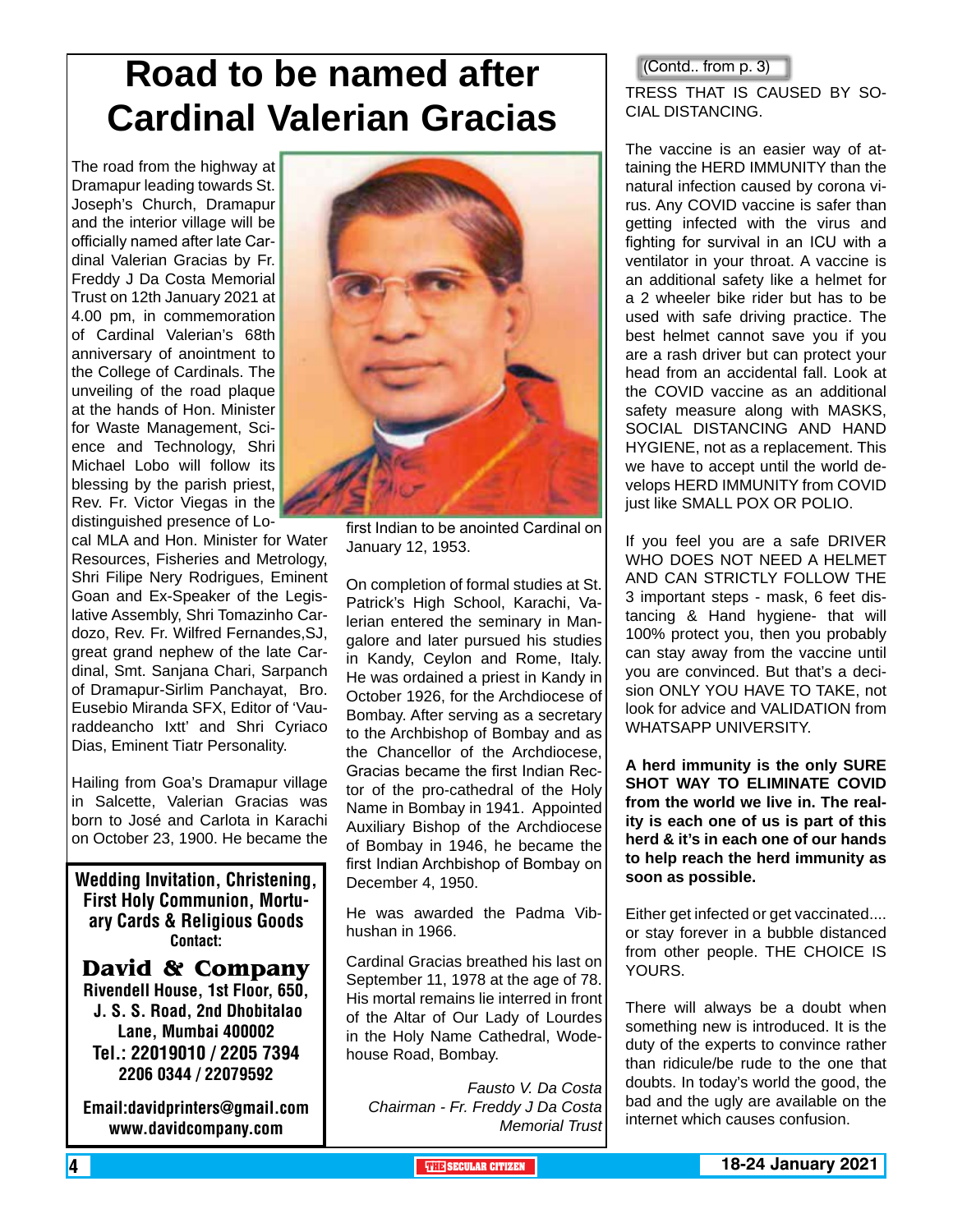

### **Testing the Corona Vaccine**

**Roll up your sleeves,** read the headlines of a newspaper (The Free Press Journal - 4 January 2021). Finally, we have a vaccine, or is it? Two vaccines have been given the nod to roll out in the country. The authorities are hopeful, rather confident that the vaccines would be effective. The Editorial in the same newspaper states, don't undermine faith in the vaccine. The All India Drug Action Network (AIDAN) says that the regulator, in the interest of transparency and public welfare, should share the ratio rationale behind the decision along with the disclosure of the data, evidence and information reviewed by the Subject Expert Committee (SEC). The general public themselves are rather apprehensive of these vaccines. A couple of people with who I met, said they would rather wait for a few more months before taking a decision. Apparently, all does not seem to be well as far as the vaccine goes. So, how do we get over this situation?

Without getting into any sort of controversy, **would it help if some of those celebrities who were in the forefront in the fight against CO-VID-19, would come forward and take the vaccine themselves?** This would perhaps help reinforce public faith in these vaccines.

While on the subject, I was chatting with a friend, and he made a point which I thought was valid. Illnesses like cancer, AIDS, etc., have been around for quite many years now and we have been but been able to really find a vaccine for these illnesses. Why, even a common cold as the name suggests, is 'common' and yet we are unable to find a permanent so-

lution. **On the other hand, COVID-19 which has made its appearance just around a year ago and we have been successful in developing several vaccines in such a short time?**  *Something to think about, perhaps?*

**Well, at the end of the day, it is the Lord's will which shall prevail. The world was moving too fast and man was destroying God's creation, so we needed that 'pause' button to bring man to his senses.** *When the Lord speaks we need to listen!*

> *—Melville X. D'Souza Orlem, Malad West*

### **Strengthen democracy with a strong and impartial media**

With reference to the article titled : Tough Time Ahead In 2021 20-20 Tough Time BY MR C K SUBRAMANI-AM in THE SECULAR CITIZEN dated MONDAY , JANUARY 4 , 2021 - SUN-DAY , JANUARY 10 , 2021 the function of the media is to entertain , inform and educate the people and it is considered linked to the legal system and educational system too.

 Politics and journalism are two separate faces of the same coin and are linked to each other on the issue of leadership and thus cannot be separated.

 Media must draw a clear line between ads and themselves and balance them equally to prevent the commercialization of the media and politicians must be kept at an arm's length to prevent them from making the media their mouthpiece or appendage.

Magazines

and newspapers take great pride as a management issue in conveniently and proudly abolishing their letter column or reducing the number of letters carried by them or by publishing letters sent to them on Facebook and other net sites and must remember that the letter space is sacred space and benefits them too because they can use points from both published and unpublished letters for their research.

 All these problems must be addressed through de-commercialization seminars held regularly once a year.

Prizes and con-

solation prizes must be given weekly for good letters to encourage good journalism and similarly spot prizes must be given for a similar purpose for good letters too .

 Hence the need and necessity to strengthen democracy - with a strong media that acts as the voice of the people of various issues and lets them express their opinions creatively , non -violently , fearlessly and fairly to ensure that they are heard and respected .

> *— Peter Castellino, Mumbai*

### **Receiving communion in the hand**

Of late we have been witnessing an encouraging transformation and a return to the old form of worship in our churches which have opened their doors to one and all, leaving it to the discretion and responsibility of parents to bring their children below the age of 10. Thermal screening at the entrance, hand-sanitizing ,wearing of face mask, and social distancing are strictly observed in accordance with the stipulated SOPs. Secondly, with the outbreak of Covid-19, holy communion is distributed only in the hand and not on the tongue of the recipient, as in earlier years. However, it is

(Contd.. on p. 9)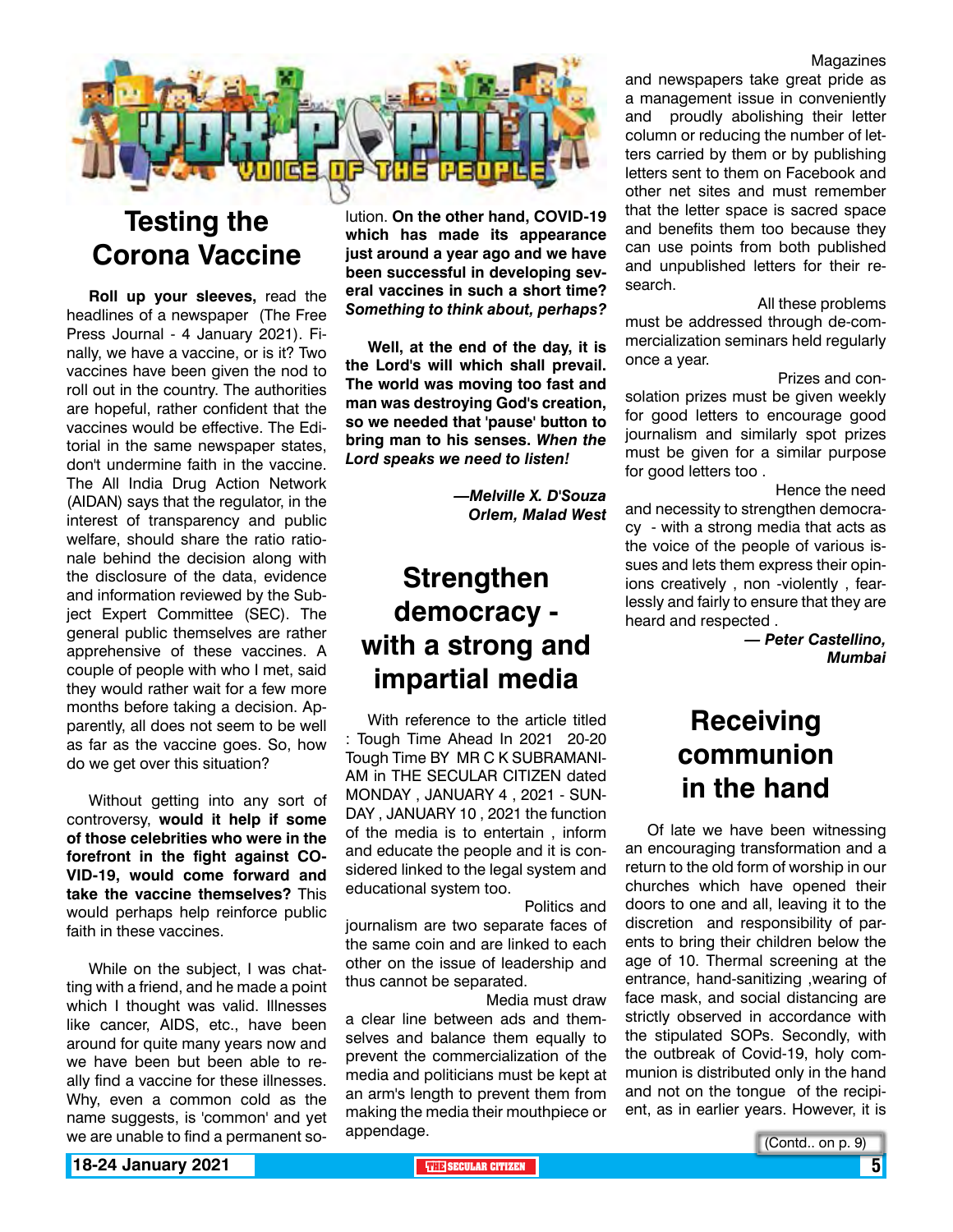# **Caring is an Essence of Peace!**

**A** nother year has just begun:<br>with a fervent prayer in the<br>lions across the globe- a prayer for the with a fervent prayer in the hearts and on the lips of millions across the globe- a prayer for the healing, a prayer for peace! The world has never witnessed a 'brokenness', as it is witnessing today. COVID-19 has wreaked havoc and taken a toll on lives of an unimaginable number everywhere. To top it all (whilst there is certainly plenty of good and caring taking place all over by the 'good Samaritans' of our time) added to the spate of natural and man-made disasters in the past year, what has come to fore is the manner by which certain regimes (like in India) have unleashed systematic brutalization of their people whilst using the pandemic as a cover!

Every year on 8 December (since it was first begun in 1968), the Pope gives a message for the 'World Day of Peace' which is observed by the Catholic Church on the very first day of

the year(in India we also observe this day on 30 January, the anniversary of the martyrdom of Mahatma Gandhi the father of our Nation!This year, Pope Francis focuses on **'A Cultureof Care as a Path to Peace';** he has addressedit to 'Heads of State BY FR. CEDRIC PRAKA and Government, leaders of International Organiza-

tions, spiritual leaders and followers of the different religions, and to men and women of good will'. In the opening para of this message Pope Francis makes his intentclear, *"to all I offer my best wishes that the coming year will enable humanity to advance on the path of fraternity, justice and peace between individuals, communities, peoples and nations". For sustainable peace, 'caring' is therefore a sine qua non!Pope Francis wites, "The culture of carecalls for a common, supportive and inclusive commitment to protecting and promoting the dignity and good of all, a willingness to show care and compassion, to work for reconciliation and healing, and to advance mutual*  *respect and acceptance. As such, it represents a privileged path to peace"*

Pope Francis hascrafted his message in nine carefully laid out but inter-related segments. He begins with an 'Introduction' (already been referred to, above); he devotes a significant para to the pandemic COVID-19 and pays tribute to all those who have responded as care-givers in various ways. But he sets his message in a more painful reality that grips our world today, when he says, *"we have also seen a surge in various forms of nationalism, racism and xenophobia, and wars and conflicts that bring only death and destruction in their wake. These and other events that marked humanity's path this past year have taught us how important it is to care for one another and for creation in our efforts to build a more fraternal society".* There is nothing sentimental or sanctimonious in his message he is direct in highlighting the sufferings of

world today, which is the lot of India too!

In the following three segments Pope Francis deals with. *'God the Creator, the source of our human vocation to care';'God the Creator, a model of care'and 'Care in the ministry of Jesus'*. Pope Francis emphasises that It is God who first

takes care of humanity and from this derives the supreme dignity of the latter in the order of creation. He therefore speaks of "God's plan" for creation, an expression that recalls the now disused expressions "natural moral law" and "teleological order of nature". Above all, care is incarnated by Jesus Christ and has as its summit His Death and Resurrection: *"Jesus seals His care for us by offering Himself on the cross and thus freeing us from the slavery of sin and death".* In this way the message, while also addressing many contingent social problems, maintains a truly Christian perspective, recalling certain truths of the dogmatic as well as the pastoral tradition. These important aspects of his message need to be taken note of -particularly by Christian fundamentalists who rant and rave whenever Pope Francis contextualises spirituality in an attempt to make Christianity more relevant to our world of today.

In the subsequent segment he presents what he calls *'A culture of care in the life of Jesus' followers' statingthat "The needs of the times called forth new efforts in the service of Christian charity. History records innumerable examples of practical works of mercy… The Church's work among the poor was to a great extent highly organized. There arose many institutions for the relief of every human need: hospitals, poor houses, orphanages, foundling homes, shelters for travelers ..."*

Pope Francis in his ardent desire for universal peace does not stop at the charity/benefactor approach which has long been the strength of the Church 's outreach. That definitely has a place. His message goes beyond the traditional as he delves on *The principles of the Church's social doctrine as the basis for a culture of care and interlinking it with Care as promotion of the dignity and rights of each person; Care for the common good; Care through solidarity and Care and protection of creation;* A careful discipleship reading of this segment could easily be an 'examination of conscience' for all those who call themselves disciples of Jesus and particularly for the Church in India. How visible and vocal have we been when the human rights of our sisters and brothers are exploited and denied in our country? It is true the arrest of Fr Stan Swamy on 8 October has brought about an awakening in some sections of the Church. This is good and important – but is it enough? What about the others who have been incarcerated for more than two years now under the draconian UAPA? Has the Church officially spoken about the plight of the farmers or the migrant workers? How does one understand the concept of

 $R$ 



sj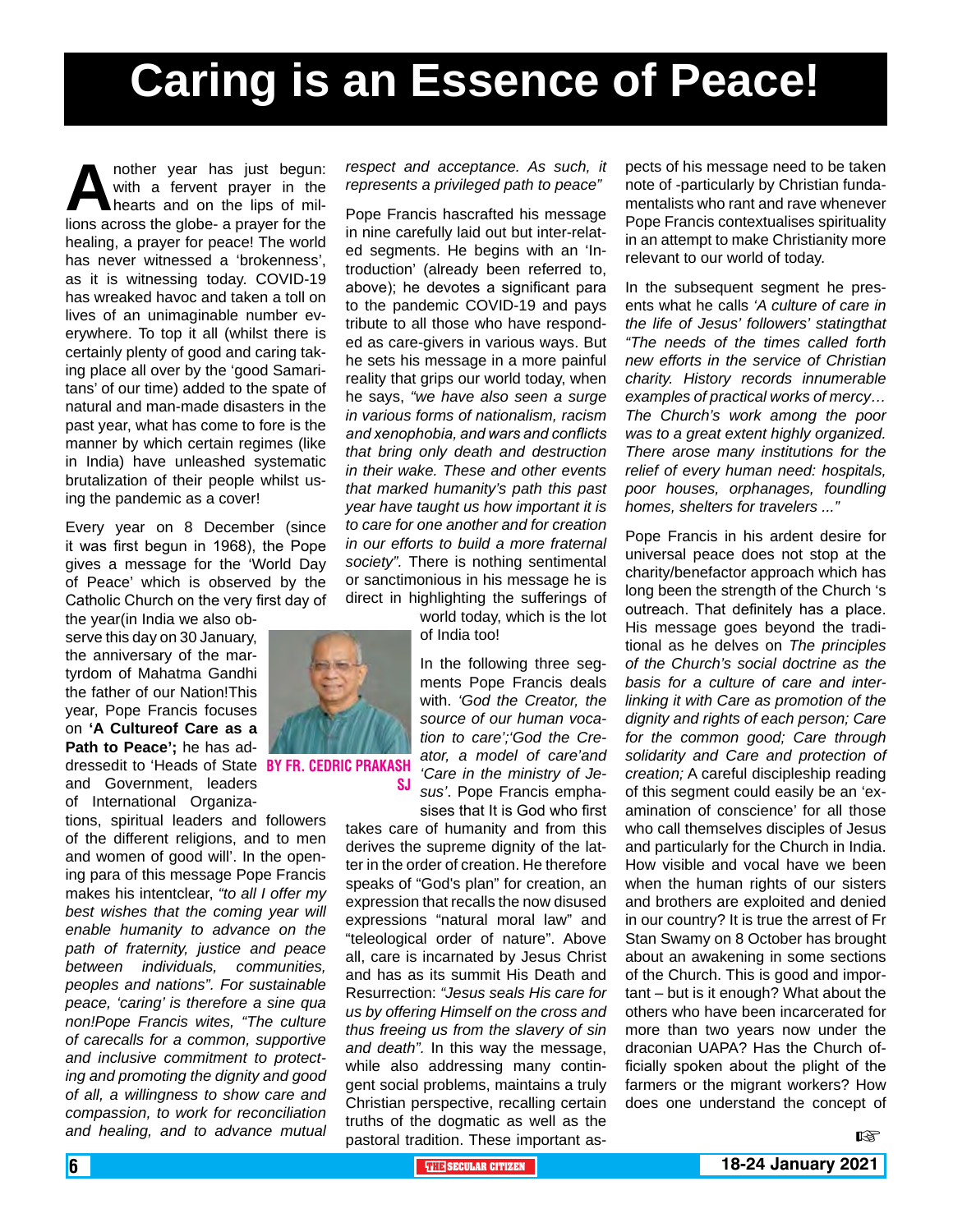#### (Contd.. from p. 6)

'solidarity'? Then there is the care for creation: in this 'Laudato Si' year why does the Church fight shy of taking a stand against those who destroy the environment- for example the Mollem issue in Goa? Fr Stan took on the powerful mining mafia in Jharkhand on behalf of the Adivasis and he is paying today!

In the seventh segment Pope Francis gives us, gives the world. *A compass pointing to a common path.* One would need to meditate on his opening para in its totality, *"At a time dominated by a culture of waste, faced with growing inequalities both within and between nations,I urge government leaders and those of international organizations, business leaders, scientists, communicators and educators, to take up these principles as a "compass" capable of pointing out a common direction and ensuring "a more humane future" in the process of globalization. This will enable us to esteem the value and dignity of every person, to act together in solidarity for the common good, and to bring relief to those suffering from poverty, disease, slavery, armed conflicts, and discrimination. I ask everyone to take this compass in hand and to become a prophetic witness of the culture of care, working to overcome the many existing social inequalities. This can only come about through a widespread and meaningful involvement on the part of women, in the family and in every social, political and institutional sphere".* This compass is about caring for peace!

This whole segment is like a 'do-it-now' if one really is interested in peace. In sum and substance, it is like the essence of Pope Francis' social teaching over the years. He reserves his best when he takes on the military industrial establishment saying,*"how many resources are spent on weaponry, especially nuclear weapons, that could be used for more significant priorities such as ensuring the safety of individuals, the promotion of peace and integral human development, the fight against poverty, and the provision of health care. Global problems like the present Covid-19 pandemic and climate* 

*change have only made these challenges all the more evident. What a courageous decision it would be to "establish a 'Global Fund' with the money spent on weapons and other military expenditures, in order to permanently eliminate hunger and contribute to the development of the poorest countries"!*

This is not the first time that he has taken on the 'culture of death' industry. But will the Church in India take a cue from his message and come out with a pastoral on the growing militarisation of the country; the amount of wasteful expenditure on arms and ammunition and particularly the legitimisation of corruption in several of the arms deals? *Educating for a culture of care* then becomes an important dynamic in ensuring that caring is foundational to peace. Pope Francis stresses on the need for this education saying, *"Promoting a culture of care calls for a process of education. The "compass" of social principles can prove useful and reliable in a variety of interrelated contexts";* the contexts for him include the family, schools and universities, communications media, religious leaders,all those engaged in public service and in international organizations, both governmental and non-governmental. In this segment Pope Francis quoted a speech by Pope Paul VI given in 1969 to the Ugandan Parliament *"have no fear of the Church; she honors you, she educates honest and loyal citizens for you, she does not foment rivalries and divisions, she seeks to promote healthy liberty, social justice, and peace. If she has any preference at all, it is for the poor, for the education of little ones and of the people, for the care of the suffering and abandoned."* An invitation to look into Catholic education in India today.

His conclusion *'There can be no peace without a culture of care'* in the ninth and last segment is an apparent nonnegotiable; in his typical 'Gospel -without- compromise' attitude Pope Francis asserts, *"at a time like this, when the barque of humanity, tossed by the storm of the current crisis, struggles to advance towards a calmer and more serene horizon, the "rudder" of human dignity and the "compass" of fundamental social principles can enable* 

*us together to steer a sure course. As Christians, we should always look to Our Lady, Star of the Sea and Mother of Hope. May we work together to advance towards a new horizon of love and peace, of fraternity and solidarity, of mutual support and acceptance. May we never yield to the temptation to disregard others, especially those in greatest need, and to look the other way; instead, may we strive daily, in concrete and practical ways, "to form a community composed of brothers and sisters who accept and care for one another".*

Pope Francis' World Day of Peace 2021 message has several quotations from his latest path breaking encyclical, *"Fratelli tutti,"* and he echoes many of the themes presented in it. His underlying assumption is that 'caring is an essence of peace!' We have just entered a new year: what we need to ask ourselves is whether we are prepared to internalise the powerful message for peace given to us by our Holy Father? Are we ready to share it: to preach about it; translate it into the vernacular and write about it? Above all do we have the courage to accept his challenge and the premise that caring is peace?

*\*(Fr Cedric Prakash SJ is a human rights & peace activist/writer. Contact: cedricprakash@gmail.com)*

### Subscriptions for **THIE SECULAR CITIZEN**<br>Renewal as well as New, can be

sent through Bank Fund Transfer to any one of the following banks:

Bank: HDFC Bank Branch : CST - Mumbai VT Account Name: The Secular Citizen Current Account No. 03552000006744 ISFC code: HDFC0000355 or Bank: Citizen Credit Co-op Bank Ltd., Branch : Colaba, Mumbai Account Name: The Secular Citizen CurentAccountNo. 2090031000000489 ISFC code: CCBL0209003

Please inform us through email: secular@sezariworld.com or through phone: 9820485389 after transferring the same.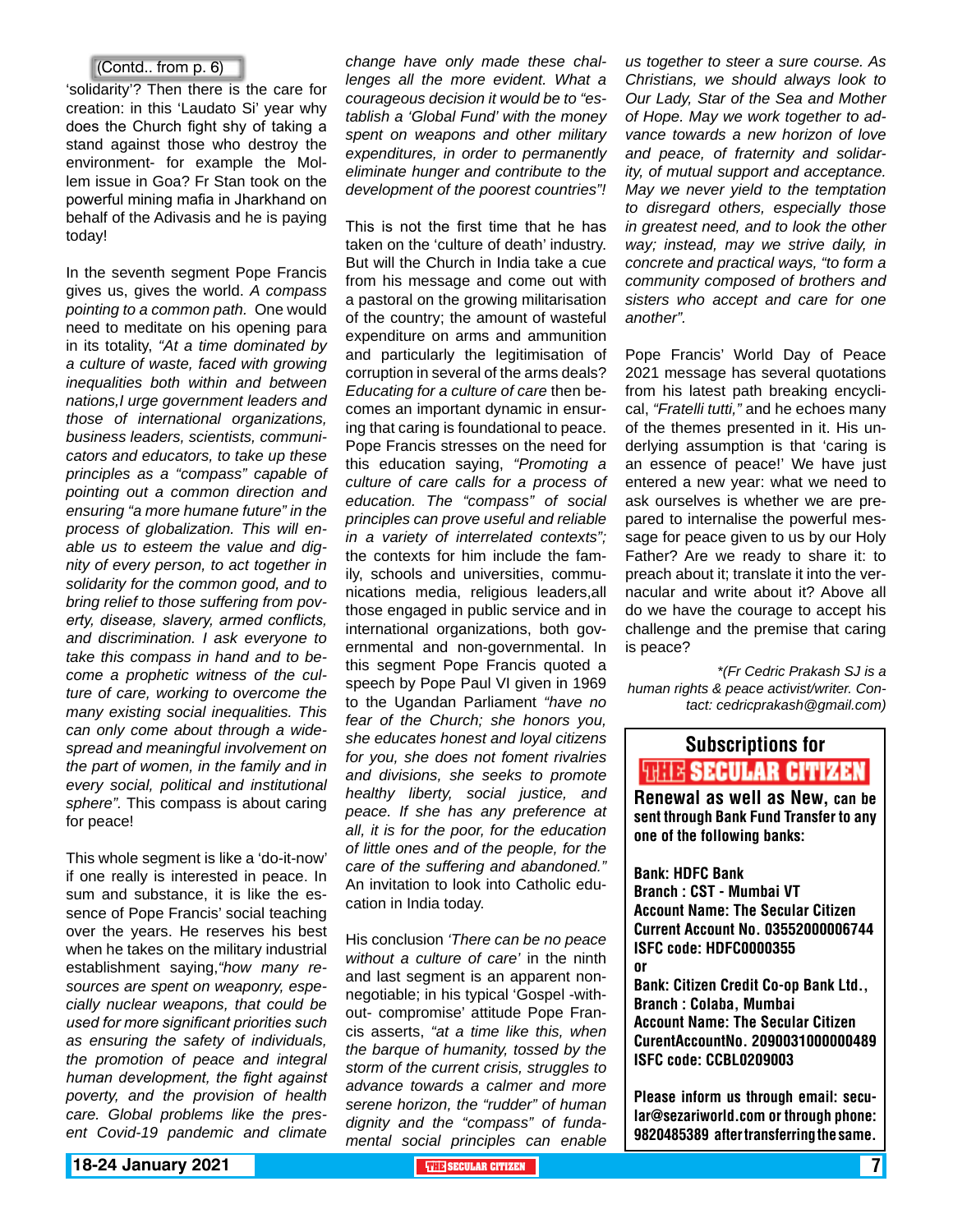# **Tough Time Once Again**

n 15thJanuary our mother<br>
Church commemorates the<br>
Nobody ever imagined that a man Church commemorates the feast of St. Arnold Janseen. who was said to be a fool by his bishop would be able to found three missionary congregations namely, SVD, SSPS and SSPSAP in order to spread the word of God wherever it has not been preached so far or insufficiently preached. Arnold was born on 5th November 1837 in Goch, a small city in Germany to Gerhard Janssen and Anna Katharina. As a young man, Arnold developed an early interest in the natural sciences. He went on to study in this field and became a high school teacher. Subsequently, he went on to study Theology and was ordained a priest for the Diocese of Muenster, Germany on August 15th 1861. Mission is the proclamation of an experience of God. Little by little, he also became more aware of the spiritual needs of people beyond the limits of his own Diocese, developing deep concern for the Universal mission of the church. He decided to dedicate his life to awake in the German church its missionary responsibility. In 1873, he

established *"The Little Messenger of the Sacred Heart"* wherein he wrote, "Is there not anyone among you in the whole of Germany who feels called to devote himself to the missionary cause?" An abrupt response came from Bishop Raimondi, "No Mission seminary in Germany? found one by yourself?

One side Arnold began to discern about founding a missionary congregation, on the other side there was the threat of *Kulturkampf* from 1872 to 1878. *Kulturkampf* was the conflict that took place between the government of the Kingdom of Prussia led by Otto Van Bismark and the Roman Catholic Church led by Pope Pius IX. The main issues were the battle for modern civilization which was a series of anti-Catholic law, and clerical con-



trol of education and ecclesiastical appointments. In simple terms, it was the conflict between the State and the Church. As consequences of this, German catholic church was faced with the expulsion of priests and religious and the imprisonment of many bishops. This *Kulturkampf* which oppressed and persecuted Catholic Church 150 years back seems to have been in a way repeated by the ruling party of our country in our time. Church in India also has been undergoing the tough times for almost last six years now. Sufferings and persecutions are the hallmark of Christian life. We, as the children of God, are

happy to accept all kinds of sufferings and persecutions because our Divine Master Jesus himself underwent all these things and died on the cross. As laity, religious, priests, and brothers what really matter is how we respond to those brethren who are persecuting us and with what values we are going to rebuild the humanity that has been distorted by religious intolerance, exclusiveness, majoritism, Polarization in terms of religions, languages etc…

> So, I would like to put forth some basic values which would helpful in rebuilding the humanity once again.

#### **Love:**

Love which can't be substituted by anything else always takes the top place. That is what we see in the Gospel

of St. Mark we see Jesus saying that love your neighbor as yourself and he goes beyond saying that there is no other greater commandment than this. But often we fail to identify who are all our neighbors. To this radical question, Jesus himself gives the best epitome in the gospel of St. Luke in the narration of the Good Samaritan. Our neighbors can be anyone including those people who belong to other religions, even those who are against our Catholic Church, who are uttering vehemently that India is only for Hin-



dus, who are polarizing our country in the name of religion. If we go with an adage of tit for tat, our entire country would loose the greatest heritage of the unity in diversity. After having identified our neighbors,let us spread our love among them. Thus, the hardened hearts may be melted gradually like wax and they may provide way for peace and harmony.

#### **Sharing:**

It is one of the basic Christian values. All Gospels narrate the incident of Jesus feeding the multitude but only the Gospel of St. John portrays the boy who had five loves and two fish. The boy's small sharing could feed the hunger with Jesus' marvelous intervention. Sharing is always good. But it is important to make sure that with whom we are sharing what we have. Most of the time, we look for our publicity and appreciations. As a result, we are not able to reach out to the needy and destitute. If we really focus on the love with which we are going to share what we have we will be able to find out the needy irrespective of their religions, languages etc…This is cheerful giving which God loves.

#### **Unity:**

As children of God, we are all united with God irrespective of our indifference and bythe grace of the Holy Spirit

 $\mathbb{R}$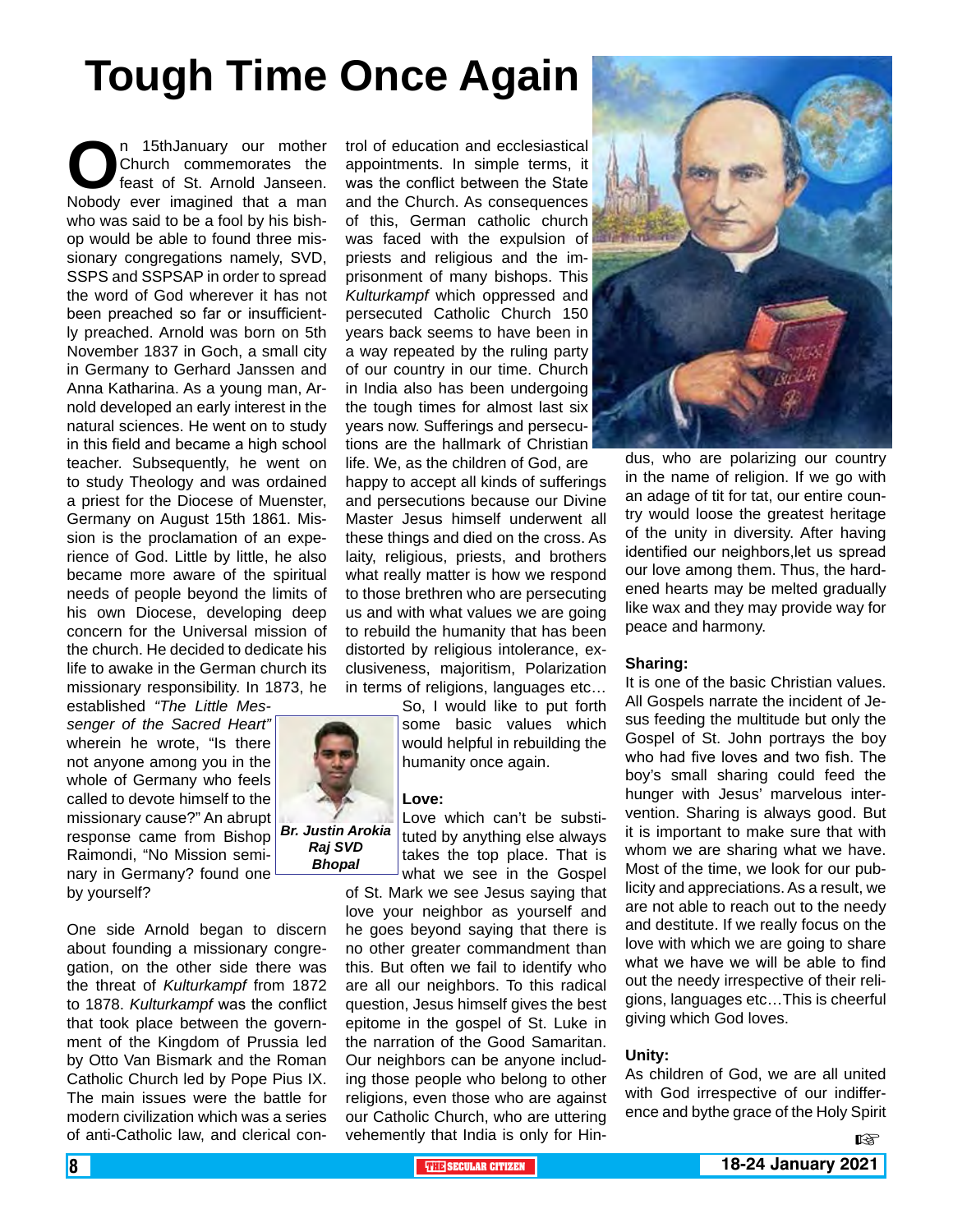#### (Contd.. from p. 5)

not understood as to why the hands of the recipients are sanitized once again before receiving the sacred host from the priest/Eucharistic minister. Is it out of respect and reverence for the Host or to safeguard the giver. This is something uncalled for when there is no physical contact between the giver and receiver in the process. Moreover, this is done in only a few churches and not the norm in all churches and Archdioceses.

*— A. F. Nazareth,*

#### (Contd.. from p. 8)

we are united among ourselves. Often, we tend to think that it is enough for us to be united with our Christian community alone. As a result, we fail to extend our web of relationship with those people who belong to other religions, denominations etc… Moreover, when we encounter an atheist we tend to look at him as an alien or as if he has committed a grave sin. These are naked realities of life. We need to cross over these kinds of barriors. In the Gospel of St. John, we see Jesus famous prayer for his disciples, "That may all be one" which means that we, as human beings are one before the eyes of God. The Christian unity is to be united with all irrespective of differences in creed, nationality etc… Invariably, we find that the above mentioned values are found in all religious holy scriptures. Usually, when we speak of holy scriptures there are two kinds problems arising in this present scenario. One is that we often remain as readers of the text rather than the practitioners of the text. The second one is growing relativism. Each one is interpreting the text in his/her own ways. As a result, we face the emergence of Fundamentalism in our country. According to Plato, something is beautiful when there is harmony among the parts. In the same way, our country becomes more beautiful than ever when there is harmony among its citizens and religions.

### **USA - A Democracy under Assault!**

So finally the political drama in the United States of America seems to have come to an end, with Joe Biden's win being confirmed as the new President. But, the controversy that followed over the counting of votes was a real disgrace!

The champions of Democracy, the United States of America (USA) have made a mockery of Democracy, a nation which stands by its democratic principles. Supporters of the losing party scaling the walls at Capitol Hill, taking over the Speaker's Chair, resorting to rioting, violence, etc., is indeed a disgusting sight. Several lives have been lost in the scuffle. As Joe Biden sadly stated, **"American democracy was under unprecedented assault".** The world watched with dismay at the rampage that occurred at Capitol Hill. USA had become the butt off all jokes with a meme on Iraq sending peace-

keepers to Washington if required. The Democratic image of USA has been shattered, the world's greatest democracy has been brought down to it's knees. Subverting Democractic process anywhere in the world, whether it is USA, or other Democratic countries is definitely not a good sign.

It is believed that America is the world's strongest country and nobody can destroy America. A message circulating on Whatsapp says, **'America will never be destroyed from the outside. If we lose our freedom it will be because we destroyed ourselves.'** This quote has been attributed to Abraham Lincoln which is not true but, the message is very clear. Democracies the world over need to draw some lessons from this incident. **Those in power ought to be fair to their people and safeguard the country from internal strife in order to tackle the dangers from outside. One hopes wiser counsel would prevail upon the political class.**

*— Melville X. D'Souza Orlem, Malad West*



Church of N. S da Gloria, Mazagon, Bomhay. Built by Franciscans, 1596. Rehuilt in 1810, and replaced in 1913 by the Gloria Church, Bycolla.

The original Gloria Church in Byculla, Nossa Senhora da Glória, was built in 1632 at the foot of the Mazagaon hill. This Franciscan church was funded by the De Souza e Lima family, who owned the Mazagaon island which they procured from the King of Portugal in 1572. The old church was demolished in 1911.

**18-24 January 2021 The SECULAR CITIZEN CONSUMISTIZER THE SECULAR CITIZEN 19**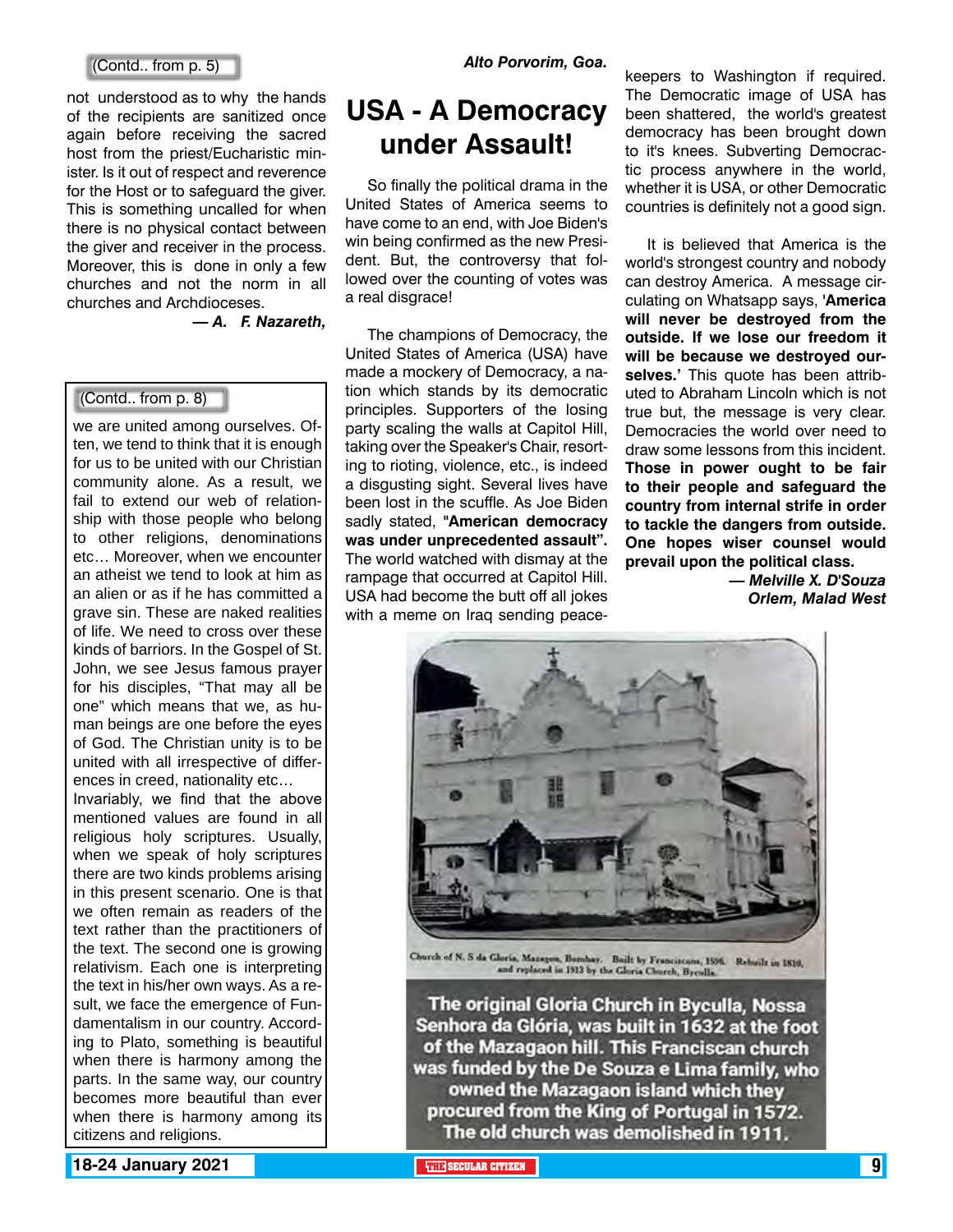# **The Archbishop Raphy I Know**

#### *by chhotebhai*

**Normally, when a new bishop or archbishop is appointed, we are presented with a "dry run" of when the person was born. his family** archbishop is appointed, we are presented with a "dry run" of when the person was born, his family history, educational background, posts

held, etc. Since I am not "normal" I shall stray from the straight and narrow to share my personal experiences of Bp Raphy Manjaly who was installed as the Archbishop of Agra on 7th January.

I first met Raphy when he was about 20 years old, studying in St Joseph's Regional Seminary, Allahabad to become a priest for Agra diocese. At that time he was experiencing a vocational crisis for two reasons – one external and the other internal. The external one was that his then Archbishop Dominic Athaide believed that unless a seminarian could play the piano he could not be a good priest! Whacko isn't it? The

second reason was the writings of theologians like Bultman who in their attempt to demythologise Jesus, were actually destroying the faith of innocent seminarians like Raphy.

Abp Athaide sent Raphy for guidance to Fr Augustine Deenabandu OFM Cap of Jyotiniketan Ashram, Bareilly; which is where we met. Outgoing Abp Albert D'souza made a specific reference to this in his Nunc Dimittus speech of how all of us met together. The point here is that Raphy did not gloss over his doubts. Like the sinking Peter, he had a crisis of faith, and again like Peter, he called out to the Lord to save him. I see this as a positive development in his faith journey. Our faith needs to be challenged, so that we may emerge stronger.

Shortly after, the two of us set off on a Gospel journey in a neighbouring district, to visit some Punjabi Catholic farm workers who had settled in the remote Terai region. We were accompanied by the catechist Garibdas, with his harmonium, on the one cycle that held all our meagre belongings. One night when we were sleeping in a hut Garibdas boldly said that as an obedient "servant" he would do anything that he was told to!

I shamelessly told him to go bathe in the stream alongside, on that cold winter night. He did so. I felt ashamed of myself, and promptly followed him into the freezing water. The family whose



hut we were sharing were so poor that they did not have any extra bedding. So like two drowned rats, we had to ward off the bitter cold by covering ourselves with paddy straw.

I feel that this was another important lesson in the life of the young Raphy. Don't ask others to do what you yourself are not prepared to do. I am sure that the gospel journey, in extreme poverty, would also have impacted his faith for the future.

Many years later when he was on the faculty of the seminary in Allahabad I went to visit him. While having breakfast, I asked him who the new rector was. Bashfully lowering his eyes, he told me that he himself was the rector. This was typical of the man. He did not take pride in office. It was these striking qualities of humility and simplicity that endeared him to many. He still has the boyish grin on his face that he had when we first met about 40 years ago.

Two very recent incidences also reflect his nature and character. During the lockdown last year the Ministry of Health had laid down strict rules for re-opening churches, including giving a signed dec-

laration of compliance to the local police, so much so that religious leaders, not just Christians, were hesitant to reopen places of worship. I approached Bp Raphy, then my bishop of Allahabad. Through the good offices of Dr Roshan

> Jacob IAS, we got an appointment with the Chief Secretary of U.P. Bp Raphy asked me to prepare the memorandum. No other bishop from U.P. accompanied us to get the much needed clarification from the Government.

> Shortly after he was appointed to the Pontifical Council for Interfaith Dialogue; and in that context told me about a complaint that he had received from a young Muslim in the Gulf, about the bishops in Kerala coming out against "love Jihad". Here again Bp Raphy shared the correspondence with me, and encouraged me to write to that aggrieved person. I am sharing these most recent instances as an indica-

tion of what kind of person Abp Raphy is – one who trusts others and delegates responsibility. He had no ego problems in joining a lay initiative like mine.

During the installation ceremony a recorded interview was screened. When asked about his future plans he said that had no pre-conceived ideas, and was not in favour of a top to bottom approach. He believed in spiritual discernment with one ear tuned to promptings of the Holy Spirit, and the other ear to the ground.

After being bishop of Varanasi and then Allahabad he was now returning to his parent diocese of Agra. He called it a homecoming and quoted the Lord telling the prophet Jeremiah that he would guide and protect him on his return to the homeland. Abp Raphy also quoted Salesian counsellor Rev Joe Mannath who had said to him that whatever he was, it was due to the faith of his parents.

Raphy was one of seven siblings born to M.V. Chacko and Catherine of Trichy diocese in Kerala. At the tender age of 15 he came to Agra, and later did his

隐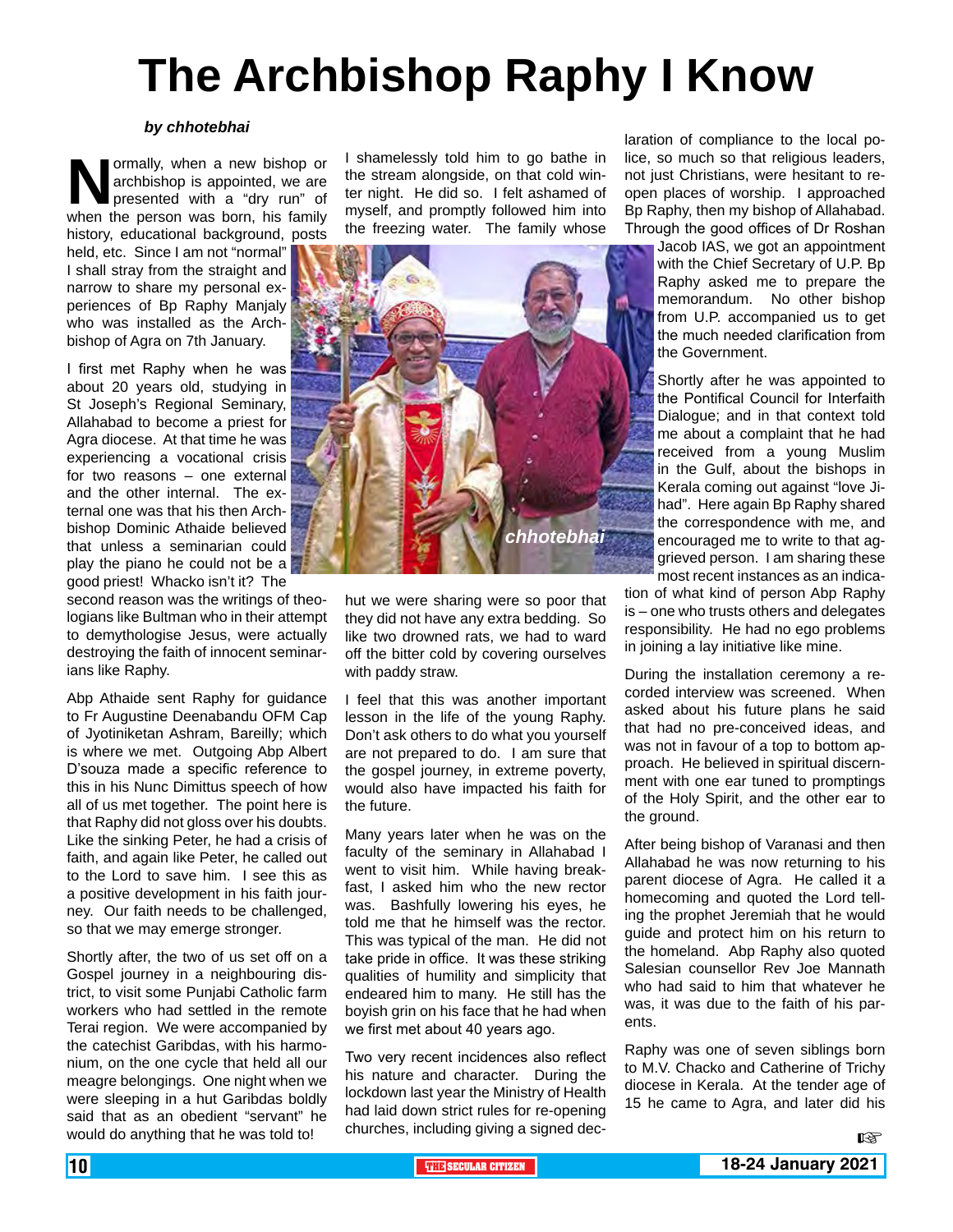doctorate from the Agelicum University, Rome.

#### Because of Covid restrictions the installation was held in the hall of

St Peter's College with mandatory masks and proper social distancing. The Eucharistic service was devoid of ostentation, with about 20 archbishops and bishops attending, together with the acting Nuncio, Rev Robert Murphy and priests from his former dioceses of Varanasi and Allahabad. I was deeply touched when Bp Francis Kallist of Meerut referred to my recent article "Do we need Bishops" in his homily. The service was in Hindi ably compeered by two local vocations – Revs Moon Lazarus and Amit George, healthy signs for an emergent local church

After the installation, lunch was served to all in common. I was happy to see that, because so often in church functions, the lowly laity is packed off to another section for their food.

This installation and smooth transition of office took place on the same day that Donald Trump and his supporters were brazenly attacking the seat of governance in Washington, with a grim reluctance to accept defeat. It was therefore even more pleasant to see the cordiality evident between the outgoing Abp Albert D'souza and the incoming one. I say this because even though Abp Albert proffered his resignation at the mandatory age of 75, he was fit and fine enough to have gone on for another ten years. When the world is engulfed in power struggles it is a joy and solace to see a humble and smooth transition.

Abp Raphy has a dual role to play. His metropolitan region encompasses the States of U.P., Rajasthan, Uttarakhand and even a segment of M.P. Three of these States have belligerent BJP Govts that have recently enacted severe anti-conversion laws. Secondly, as a member of the Pontifical Council for Inter-Religious Dialogue, he has another onerous task cut out for him. He needs all our prayers and support, and I personally hope and pray that as the Lord's chosen one, he will rise to the occasion, as he has the requisite qualities of spirit, mind and heart. Having known him for over 40 years I make bold to say so.

# **Making Mole Out Of Mountain On Economic Front**

Life always presents challenges. 2020 was one such year of the century where it brought all our activities to a standstill. Despite this, we all learned to adjust to a new norm of life and sailed through it without realising how fast time has gone by. The danger is not another democratic breakdown but anarchy settling in our economic progress. The country's development will cloud India's economic and political future. Prime Minister Modi can weather the storm using a strategy of attrition. It is good to start a new year after the global devastation on the economy caused by the pandemic.

Gross revenues from the Goods and Services Tax (GST) hit a record high

in December 2020, with collections of  $\Box$ 1,15,174 crore, 12% higher than a year ago and 9.7% greater than the previous month's inflows. The world has seen a big reboot. Some large economies have emerged as the clear C.K. Subramaniam winners in the pandemic cri-

sis. Where do you think India will move and evolve in the very near term and in the first half of 2021?

A large country like ours cannot survive on surfaces alone. Services must ride on top of manufacturing or agriculture, not imports or trade. We cannot be serving each other without making something tangible. Overall the foundation of the Indian economy is strong and with bold budget projections, it should bounce back on track to its previous growth levels.

What we underestimated was the impact the government's direct support to the poor, providing free grains and easy access to credit, had on the economy. In hindsight it infused a strong momentum to the economy. Government tried to avoid fiscal deficit in its books, pushing banks to absorb the impact of this credit. It did of course, commit itself to stand guarantee to this credit. It remains how this unfolds. One cannot, however, not appreciate how this worked out. It now provides a greater flexibility to deal with the impact.

Now the case of GST collection during the last 3 months exceeding Rs.1.00 lakh crore itself is a very good signal how the economic revival is taking place. As regards the services sector the growth is there, albeit, not at an expected rate. Most of the leading Tech companies show better results despite the lockdown being prolonged more than the expected period. Another major facilitating factor is the role played by the RBI to put in the desired



month of crossing the Rs 1 lakh crore mark. In October and November, the collec-

tions were at Rs 1.05 lakh crore and Rs 1.04 lakh crore.

monetary policy measures that helped growth of money supply. The collection for December is the highest in the current financial year and is the third consecutive

On the other side when you look at the development side again, we need to take this into account that there is a lot of consolidation. The larger players who are listed and some of the larger unlisted ones are benefiting thanks to some very aggressive marketing programmes and the ability to invest in marketing and sales. Results are forthcoming and the carping critics of our economic progress have to eat their words in the new year.

**Please renew your subscription if expired. Mention your subscription no. while sending the renewal amount**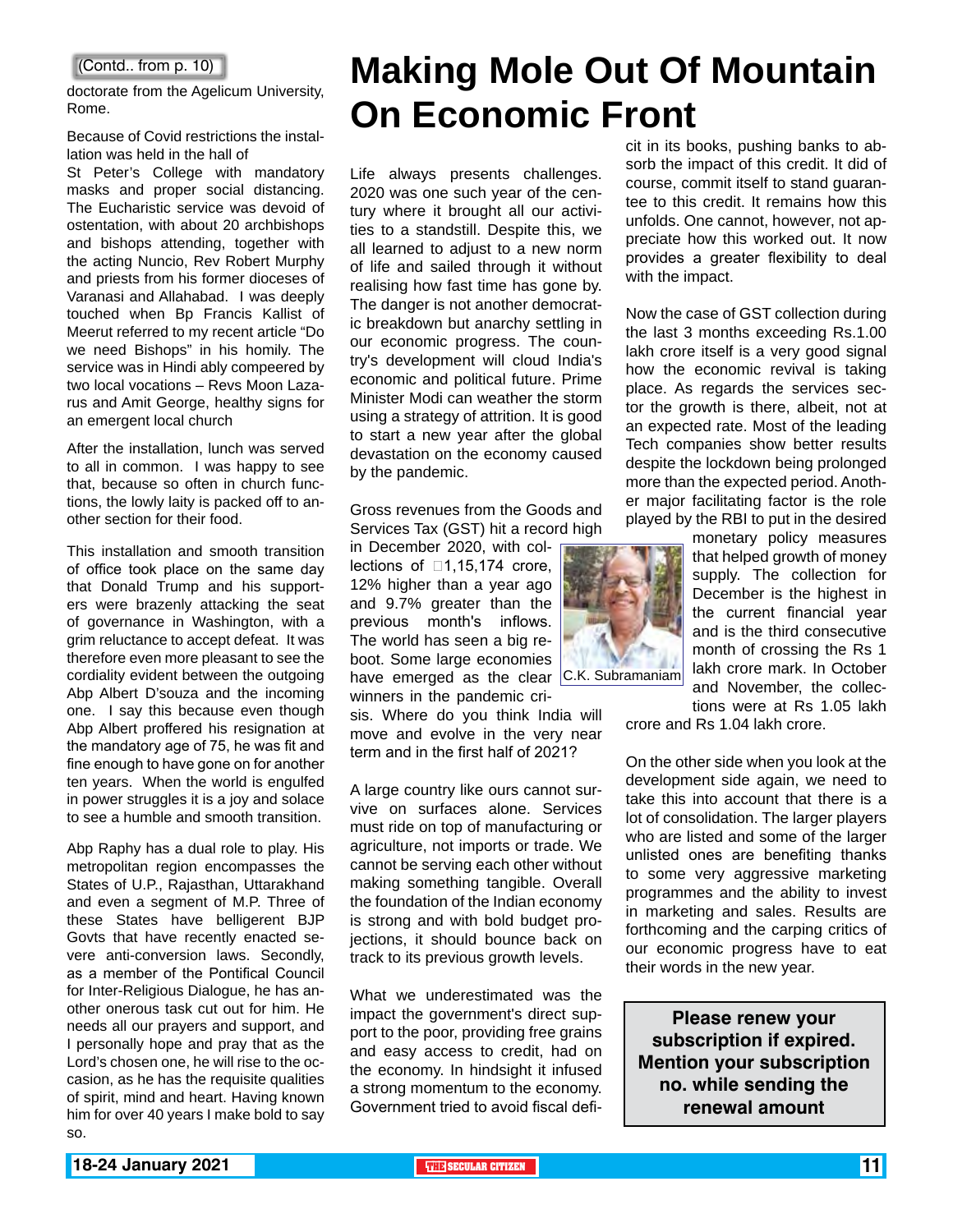Winston Churchill took a taxi one day and went to BBC office for an interview. On reaching there, he asked the taxi driver to wait for 40 min till he got back! But the driver apologized and said "I can't, I have to go home to listen to Winston Churchill's interview" Churchill smiled and gave him £ 10 instead of £ 1 without disclosing his identity.

Driver pocketed the money & said "Sir, I will wait for an hour, let Churchill go to hell"

#### \*\*\*\*\*

A Teacher asked her 6th-grade class "How many of them were RaGa fans."

Not really knowing what a RaGa fan is, but wanting to be liked by the teacher, all the kids raised their hands except for little Hardiek Pawar ...

The teacher asked Little Hardiek why he has decided to be different… again.

Little Hardiek said, "Because I'm not a RaGa fan."

The teacher asked, "Why aren't you a fan of RaGa?"

 Hardiek said, "Because I'm a BJP supporter."

The teacher asked him why he was a BJP supporter. Hardiek answered, "Well, my mom is a BJP supporter and my Dad is a BJP supporter, so I am a BJP supporter."

Annoyed by the answer, the teacher asked, \_"If Your Mom was a Moron, and your Dad was an Idiot, what would that make you?"

With a big smile, Hardiek replied, "That would make me a RaGa fan".

#### \*\*\*\*\*

#### **Voilance - who is responsible!**

If you collect 100 black ants and 100 red ants and put them in a glass jar nothing will happen, but if you take



the jar, shake it violently and leave it on the table, the ants will start killing each other.

Reds believe that black is the enemy while black believes that red is the enemy when the real enemy is the person who shook the jar. The same is true in society.

Men vs Women White vs Black Left vs Right Rich vs poor Hindus vs Muslims Catholics vs Protestants Faith vs Science Gossip, rumors, etc ...

Before we fight each other, we must ask ourselves:

 Who rocked the jar? \*\*\*\*\*

#### **The right to remain silent**

A man in an interrogation room says, "I'm not saying a word without my lawyer present."

"You are the lawyer." said the policeman.

"Exactly, so where's my present?" replied the lawyer. \*\*\*\*\*

Things paralegals say?

It's on the Reminder List I sent you Monday.

It's on the Nag list I sent you Tuesday.

It's on the PLEASE list I sent you Wednesday.

It's on the URGENT list I sent you Thursday.

It's on the THIS IS GOING TO BLOW UP IN YOUR FACE list I sent you Friday. \*\*\*\*\*

A teacher is teaching a class and she sees that Johnny isn't paying attention, so she asks him, "If there are three ducks sitting on a fence, and you shoot one, how many are left?" Johnny says, "None." The teacher asks, "Why?" Johnny says, "Because the shot scared them all off." The teacher says, "No, two, but I like how you're thinking." Johnny asks the teacher, "If you see three women walking out of an ice cream parlor, one is licking her ice cream, one is sucking her ice cream, and one is biting her ice cream, which one is married?" The teacher says, "The one sucking her ice cream." Johnny says, "No, the one with the wedding ring, but I like how you're thinking!"

\*\*\*\*\*

A teacher asked her students to use the word "beans" in a sentence. "My father grows beans," said one girl. "My mother cooks beans," said a boy. A third student spoke up, "We are all human beans."

\*\*\*\*\*

A panda walks into a bar, sits down, and orders a sandwich. He eats, pulls out a gun, and shoots the waiter dead. As the panda stands up to go, the bartender shouts, "Hey! Where are you going? You just shot my waiter and you didn't pay for the food!" The panda yells back, "Hey man, I'm a panda. Look it up!" The bartender opens his dictionary to panda, "A tree climbing mammal of Asian origin, characterized by distinct black and white coloring. Eats, shoots, and leaves."

\*\*\*\*\* A disciple went to his master and said, "I have served you faithfully for ten years. Now I have a wish: give me something to eat which will never end." His master said, "Here, have some chewing gum."

\*\*\*\*\* Did you hear the joke about the butter?

I do not think I should tell you because you might spread it around... \*\*\*\*\*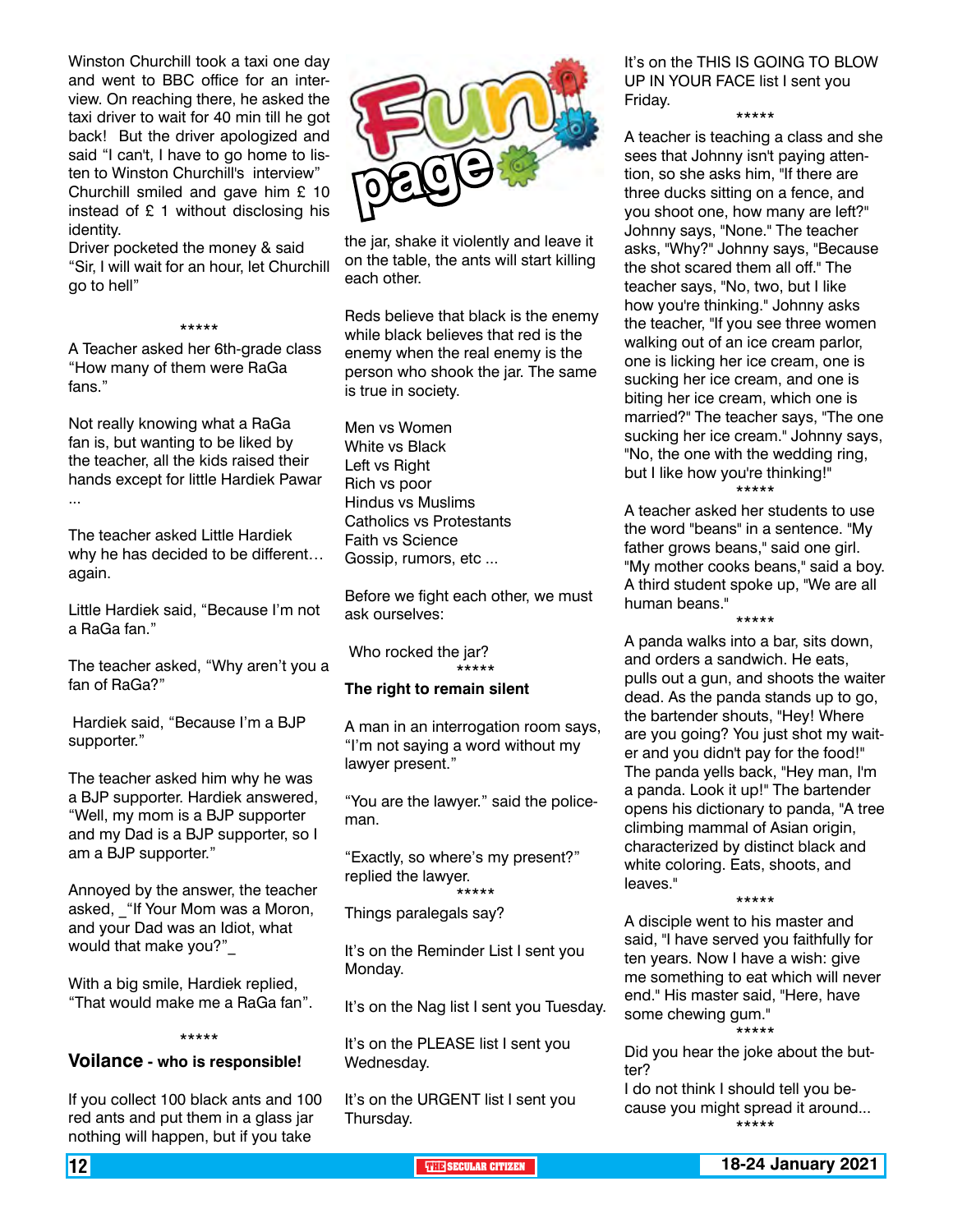## **"Let Us Dream"!**

"Let Us Dream", written in collaboration with his biographer Austen Ivereigh, Pope Francis explains why and how we could make the world safer, fairer, and healthier for all people, especially for the elderly!

"One sad sign for our times is the exclusion and the isolation of the elderly. A significant number of all COVID-19 deaths have been in the elderly! I often went to such homes in Buenos Aires where caregivers did amazing jobsin spite of so many obstacles. Many of the residents hadn't been seen by their relatives for at least six months. The abandonment of the elderly is an enormous injustice!"

"Scripture tells us that the elderly are our roots, our source, our sustenance! The prophet Joel hears God's promise to pour out His Spirit to renew His people: 'Your sons and daughters shall prophesize, your old men shall dream dreams, and your young men shall see visions'!" (2:28).

"Yes! The future shall be born from the conjunction of the young and the old! A tree separated from its roots does not flower or fruit, but withers – The elderly deprived of the visions of the young, and the young deprived of the dreams of the old, is a society that dries up, and becomes sterile!"

"How do we welcome the elderly back into our families, and restore their dignity and contact with the young? Do we feel the promptings of the Spirit? How do we offer them our friendship? The elderly had lived out the 'Beatitudes'! They have 'hungered and thirsted for righteousness'!" (cf.Matthew 5:6). *—Dr. Hazel Colaso, Memphis, TN. USA.*

#### **SHIIK SECULAR CITIZEN**

News item, Articles, Stories, Opinion, interview, Poems, etc. can be sent by

WhatsApp: +91 9820485389

Email: secular@sezariworld.com news@sezariworld.com seculardivo@gmail.com

by Post : **The Secular Citizen** 99, Perin Nariman Street, 1st Floor, Fort, Mumbai 400001

**18-24 January 2021 The City of the SECULAR CITIZEN THE THE SECULAR CITIZEN 13** 



#### **Ingredients:**

- 8 dried bombils (cut into small pieces)
- 2 onions
- 1 tomato
- 3 tbsp coriander leaves
- 6 cloves garlic
- 3 green chillies
- 1 tsp red chilli powder
- 1 tsp turmeric powder
- 1 tsp coriander powder
- 1 tsp cumin powder
- Salt as needed
- 2 tbsp oil

#### **Method:**

- 1. Clean, wash and shallow fry the bombils till they turn golden and crispy.
- 2. Remove from the oil and keep aside.
- 3. Meanwhile, chop the tomato and onions, crush garlic and green chilli together.
- 4. Take oil, add onions and cook till golden in colour.
- 5. To this, add crushed garlic and green chillies and saute for 30 seconds.
- 6. Add tomato and cook till they are cooked. To this, add the dry masalas.
- 7. Cook till the oil separates. Add coriander leaves and fried bombils (Bombay Ducks).
- 8. Cover and cook for two minutes. Serve with roti, dal-rice or khichdi.



**—Sweta D'Cruz and Amit Rane**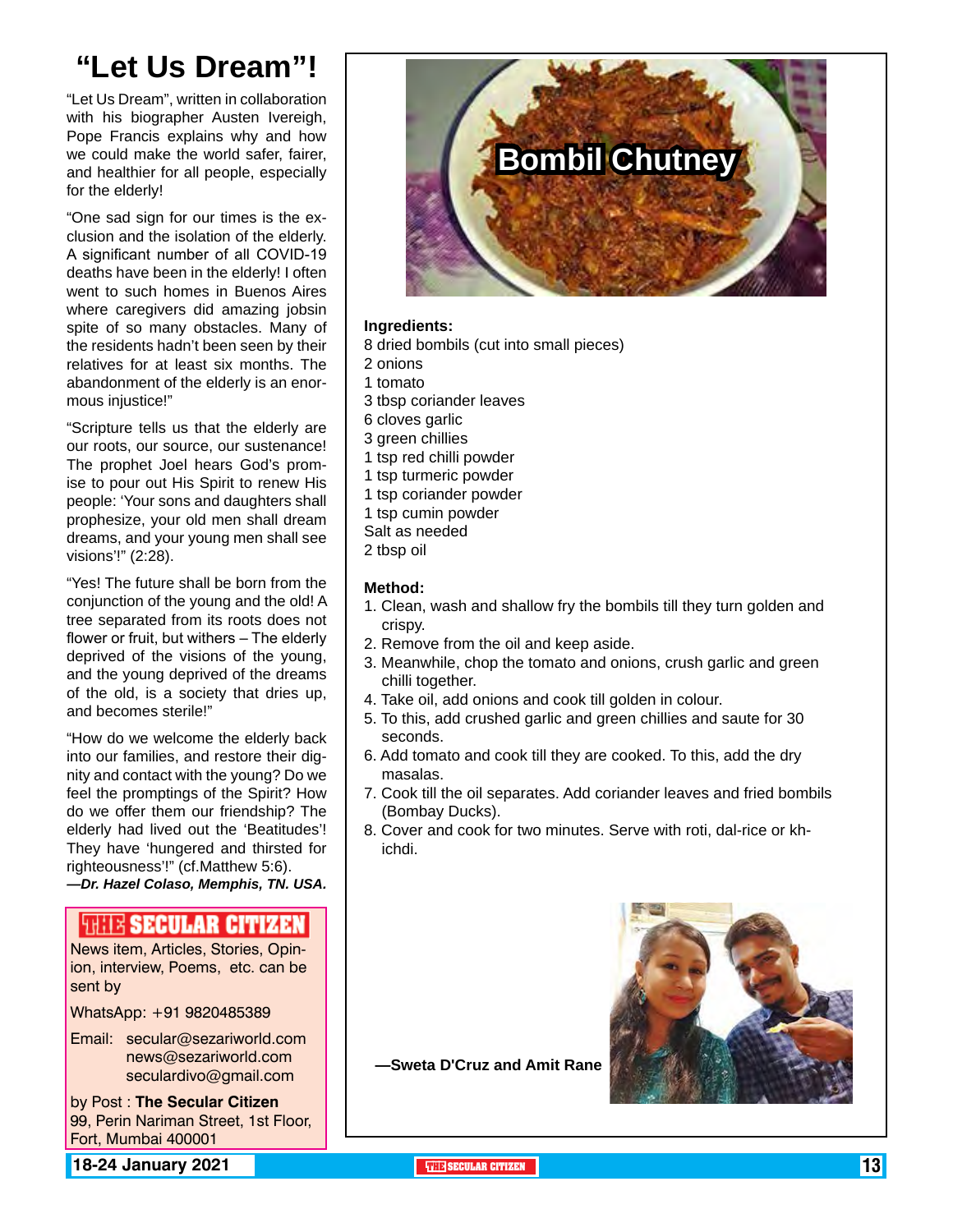# **M'lore City's ever young 'Uncle Joe' is 99 years young.**

#### *- Ivan Saldanha-Shet.*

e is a well known popular chief<br>traffic warden seen regularly<br>keeping law and order on the<br>busy Mangaluru city roads: traffic hot traffic warden seen regularly keeping law and order on the busy Mangaluru city roads; traffic hot spots and busy areas of Hampankatta and the city are his hangouts with a dedicated team. Ramrod straight and in his smart star spangled uniform, has now entered his 100th year - he always has a smile and a wave for those who follow traffic rules adequately, and for those who don't he has stern but kind suggestions for their own good, and has saved many sad situations.

Joseph (Joe) Gonsalves, is a name known to most people in Mangalore since long; With New Year 2021, this admirable gentleman turned 99 years, born on January 1, 1921. He has seen a century and many many greats passby and his contribution to countless causes and his city, country and world is beyond calculation. Even at this ripe age, that few people see, and most far younger dread to think of JOE GONSALVES, as he is better known, is actively contributing to the city and



community at large. No amount of words can admire, appreciate and felicitate this 'HERO' of Mangalore who is well

loved by those of all ages. At 99 years old he, at this point in time, is all eager for 100th birthday on January 1, 2022 and many blessings and good wishes are assured to him.

 Yoga has been a big part of his life, he keeps consistently motivating many. What is more surprising is that he drives himself, as he has done for ages, thus proving that age is not a barrier. In September 2015, Joe was appointed 'chief traffic warden' of the city. Quite interestingly, Joe has over 80 years of experience behind the wheel, driving not only in the city of Mangaluru but also in countries like England, United States and Canada. In Mangalore city one never fails to see his white car emblazoned with red letters "Chief Traffic Warden" cruising at peak traffic hours, the very presence instills order for drivers and padastrians of the roads; fear is not the key, but the concern of this stalwart. Age is never an excuse even

now at 99 years. Hurrah! He is a role model for all who think about social responsibility. His request to all, especially young people, that they should join this squad in large numbers or other civic action. Superman Joe, at what is considered too old an age, is fully skilled and uses WhatsApp, email, YouTube on his smart phone, something amazing.

**Ever cheerful Hero forever :** A



long time resident of Falnir in the city, following his education, young Joe Gonsalves joined the British firm J.L Morison, rising from a management trainee to General Sales Manager. He then served as executive director of an incorporated company. His tenure with the companies took him to the four major cities of India and to the UK, where he honed his marketing skills at the Institute of Marketing, London, of which he is an elected member. Following retirement, he has been on the board of directors of educational institutions and charitable organizations, and was one of the founder-directors of the St Aloysius Alumni Association of North America – a continent which he continued to visit every year (till the onset of the pandemic). And as a nonagenarian he ventured on a new profession – that of head traffic warden, Mangalore!

Joe and his wife Irene were one of the few Mangalore couples to jointly live into their 90s. At the time of Irene's death in 2017 they had been married over 67 years. Indeed with the NEW YEAR 2021, people and admirers of mangalore have a great motivation to cheer Joe Gonsalves, this great ever young active hero of the city, an inspiration and concrete example to people decades younger. All wish this HERO well and Blessings of the Supreme Creator who is the provider of all needs. Hurrah from Secular Citizen Weekly, Mumbai to JOE GON-SALVES ...on to 'Target 100'.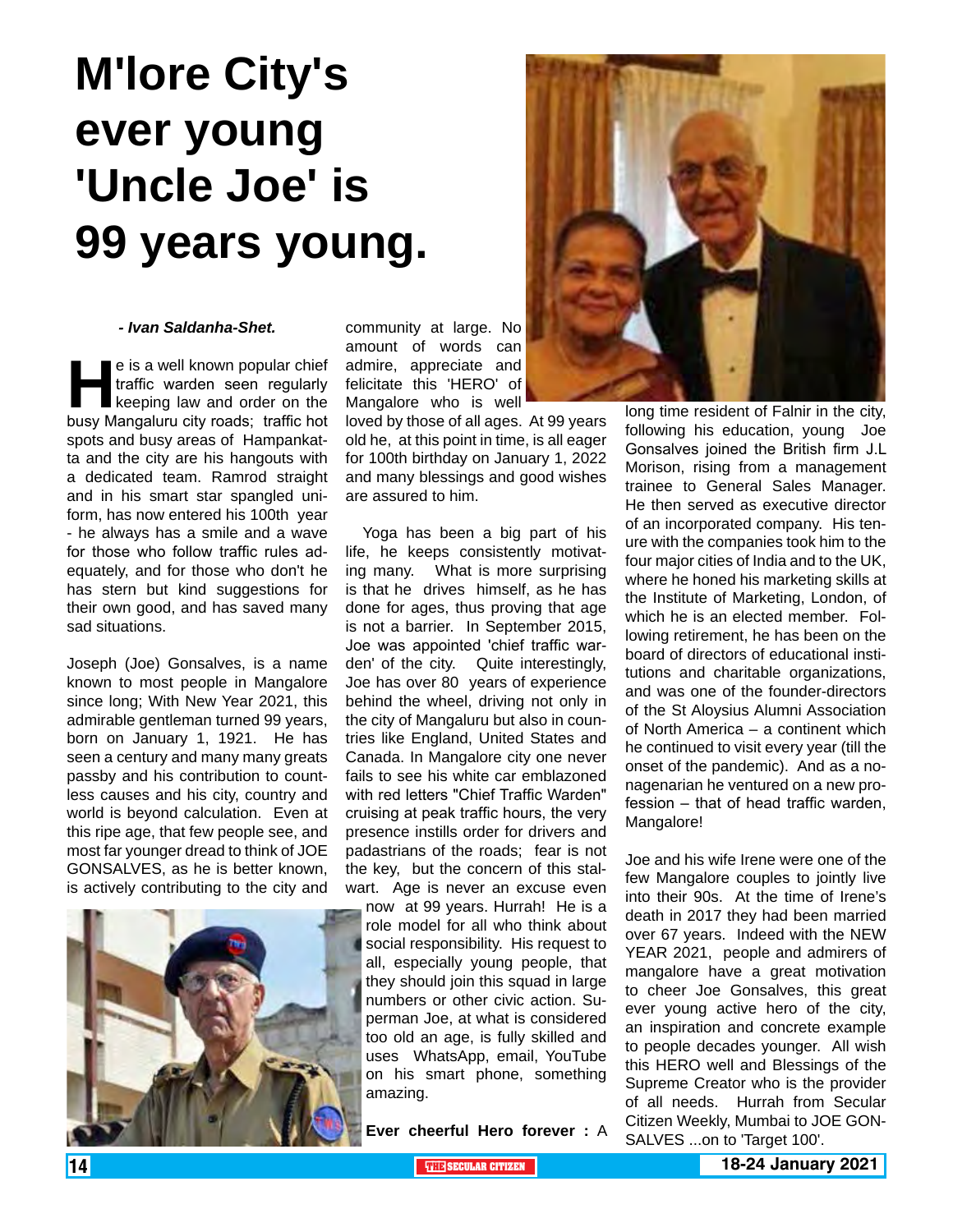## **Kerala Church declares interfaith marriage invalid**

**Kochi:** A marriage between a Catholic woman and a Muslim man in Kerala has been declared "invalid" by an enquiry commission of the Syro-Malabar Church.

Cardinal George Alencherry, head of the Oriental Church, had ordered the probe by a three-member commission after a section of his people questioned the clergy "encouraging" mixed marriages.

"The commission collected details from the priests and bishops of Irinjalakkuda and Ernakulam-Angamaly archdiocese and submitted a report to the major archbishop. It stated that the marriage did not follow Canon law and was hence invalid," says a press note from the Church December 31.

The wedding was held on November 9 at St Joseph Church in Kochi's Kadavanthra and the ceremony was attended by Emeritus Bishop Mathew Vaniakizhakkel of Satna.

A photograph of the couple with the bishop, published in a newspaper, drew criticism from certain sections of Catholics in Ernakulam-Angamaly archdiocese.

The commission's report to the cardinal found the marriage invalid on grounds of "serious lapses" by the parish priest and the bishop, who could now be censured.

Earlier, the Syro-Malabar Church had courted controversy after it set rules to ensure that interfaith marriages are held strictly following the canon laws. After the latest controversy, the Church had said that it would prepare a set of protocols and send to bishops to ensure that the interfaith marriages are solemnized in the Catholic way.

The Church had also asked its bishops to treat inter-faith marriages as "disparity of cult marriages" but conduct them in the proper Catholic way. According to the guidelines, the Church will not mix wedding ceremonies with practices of other communities and religions for interfaith marriages.

Bishop Vaniakizhakkel later regretted attending the marriage and creating confusion among the faithful.

"I attended the mixed marriage because of my close association with the bride's family. However, I regret attending it," the 74-year-old Vincentian prelate explained in a letter.

The bishop's "exemplary step" of regret reportedly brought "great relief" to the traditional faithful in the archdiocese. Bishops normally do not attend mixed marriages.

Only in special cases, the Church allows a Catholic to marry a member of another faith, who does not want to be baptized. However, such marriages are not considered sacrament even if conducted inside a church, the website explains. Only marriages between two Catholics are treated as sacrament.

The Church laws also stipulate that mixed marriages should be simple without gaiety if held inside a church. *—Matters India*

### **' Social change must ensure-quick and effective social justice '**

With reference to the article titled : Will Goa See The Rise Of A New Front by Pachu Menon in The Secular Citizen dated of 4th Jan. 2021 in a democracy people get the leaders they well and truly deserve.

Hence for effective social change there has to be a cultural revolution and a cleansing movement by a nonpolitical leader to cleanse society off all the very many deep -rooted problems it is facing and by debating these issues both on -line and off-line.

Electoral reforms like permitting the voter to nominate , select and vote on the spot for a non - registered political party and political leader or do the very same for a non-nominated candidate instead of merely pressing the NOTA button and wasting his vote must be introduced.

Hold referendums separately too but during elections on all important issues and let people briefly list their grievances in a grievance poll also held separately but during referendums.

De-registering political parties that do not hold regular party elections must be used to coax them to creatively introduce a good second and third line party leadership with older leaders acting as mentor leaders .

Two - thirds of all ie the centre

and state's upper houses ie both the centre must be directly elected by the people and states without an upper house must re-instate them.

The PM deputy PM , CM deputy CM must face an on-line and offline debate and must be elected by political party leaders and workers throughout the country and state respectively for only two five year terms besides being elected by all the members of the newly elected house and the opposition must also elect a shadow leader and cabinet both at the centre and the states and ineffective , communal and corrupt political leaders must be recalled through a right to recall law that is enacted as quickly as possible.

Other reforms worth introducing are making a good political leader of a non-ruling party a minister and nominating an eminent person as a lower house or upper house MP or MLA and making him a minister and nominating non - ethnic racial minorities like Anglo-Indians ,Mistis / Mulatoes / Indo - Portuguese, Chinese , Siddhis , Jews , Armenians and Persians etc too as lower house or upper house MPs and MLAs .

Thus social change must ensure effective and quick social justice .

*<sup>—</sup> Peter Castellino*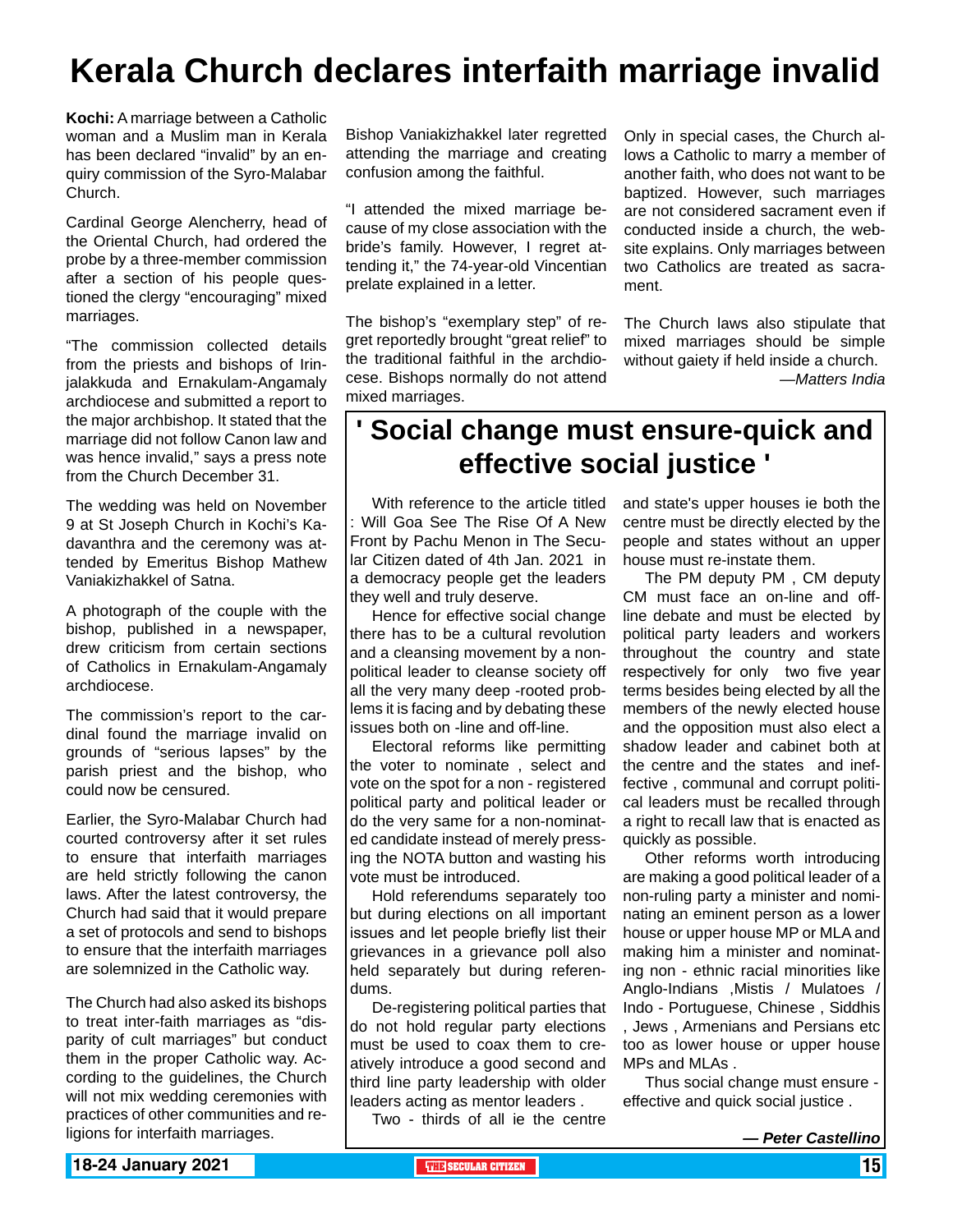# **Royal Christian Family MATRIMONIALS - GROOMS**

**7188. MUMBAI :** Mangalorean Roman Catholic Bachelor (Hearing Impaired) (Born in September 1989), Ht. 5' 9", Wt. 62 kgs, Fair Complexion, Edn. HSC., Dip. in Computer Hardware. Working as a Cashier. Contact email: clifford9948@gmail.com OR 9920331773

**7185. MUMBAI :** Goan Roman Catholic Bachelor, (Born in October 1984) Ht. 5' 10", Wt. 72 kgs, Wheatish Complexion,Edn. B.Com., working for Bank. Contact email : spydee321@gmail.com

**7129. MUMBAI :** Mangalorean Roman Catholic Bachelor, (Born in June1987), Ht. 5' 7", Wt. 60 kgs, Fair Complexion, Edn. B.Com., working in Back Office. Contact email :

roshan7687@gmail.com

**7019. MUMBAI :** Tamilian Roman Catholic Bachelor, (Born in June 1981), Ht. 5' 6", Wt. 60 kgs, Wheatish Complexion, Edn. B.Com., working as a Customer Services. Contact email :

dasvinod1@gmail.com

**6664 MUMBAI :** Mangalorean R.C. Bachelor (Born in December 1982) Ht. 5' 3", Wt. 68 kgs, Fair Complexion, Edn. B.Com., A.C.A., LLB., C.A. by Profession. Contact email:

saldanha ryan@yahoo.com OR 9820670158.

**6250. MUMBAI :** East Indian Roman Catholic Bachelor, (Born in January 1974), Ht.5' 8", Wt. 76 kgs, Wheatish Complexion, Edn. B.A., working as a Manager. Contact email : cardoz.clint@gmail.com OR 9833563182

**7079. MUMBAI :** Mangalorean Roman Catholic Bachelor, (Born in December 1962), Ht. 5' 5", Wt. 67 kgs, Fair Complexion, Edn. B.Com., Inter

#### **Important Notice**

Telephone no. of candidate will be printed only with the consent of members. For Tel. Nos. Please contact: +91- 9820473103 / 9820485389 or Email : royalchristianfamily@gmail.com

MBA, working as a Manager. Contact email : archielewis.al@gmail.com

**7136. HYDERABAD :** Anglo Indian RC Bachelor, (Born in July 1988) Ht. 5' 8", Wt. 80 kgs, Wheatish Complexion, Edn. Post Graduate, having own business. Contact email : phillipctocher@gmail.com

**7010. BAHRAIN :** Mangalorean Roman Catholic Divorcee (with in three months of marriage), (Born in June 1985), Ht. 5' 11", Wt. 76 kgs, Wheatish Complexion, Edn. HSC Diploma in food & beverage, working in 4 Star Hotel Bahrain. Contact Mob: 8806129309

**7113. POONA :** Tamilian Roman Catholic Bachelor, (Born in December 1982), Ht. 5' 6", Wt.65 kgs, Fair Complexion, Edn. B.Com., working in Logistic Co. in **DUBAI**. Contact email : shantasam1955@gmail.com

**6993. MUSCAT :** Mangalorean Roman Catholic Bachelor, (Born in May 1982), Ht. 5' 8", Fair Complexion, Edn. B.Com., Dip. in Financial Management, Working as an Accountant. Contact email :

sandeepfernandes2002@hotmail.com

**7040. MUMBAI :** Goan Roman Catholic Bachelor, (Born in October 1991), Ht. 5' 5", Wt. 65 kgs, Fair Complexion, Edn. B.C.A., MBA Pursuing, working as a GIS Analyst in MNC. Contact email : ronaldpereira1210@gmail.com

**6915. DUBAI :** Mangalorean Roman Catholic Bachelor, (Born in January 1988), Ht. 5' 11", Wt. 80 kgs, Wheatish Complexion, Edn.B.Com., MBA, CS, working as a Accountant. Contact email :

marriageproposalseeker@gmail.com

**6996. MUMBAI :** Tamilian Roman

To Place Your Matrimonial Advertisement Call: +91 - 9820485389 or 9820473103 \* Check your email at least once a week.

\* Members are requested to inform us when they are settled, so that publication of their details can be discontinued.

Catholic Bachelor, (Born in September 1990), Ht. 5' 5", Wt. 75 kgs, Wheatish Complexion, Edn. BMS., M.Com., MBA in Marketing, working for L & T Infotech. Contact email : rodnidavid@gmail.com

**6888. AMRITSAR :** Roman Catholic Bachelor, (Born in March 1990), Ht. 5' 10", Wt. 77 kgs, Wheatish Complexion, Edn. Hotel Management (Diploma) in Singapore, working as a Captain. Contact email : shephalivancet0@gmail.com

**7119. KUWAIT : Goan Roman** Catholic Bachelor, (Born in November 1989), Ht. 6', Wt.78 kgs, Fair Complexion, Edn. F.Y. B.Com. + 2 yrs Hotel Management Diploma. working in Kuwait. Contact email :

fernandes.clayton@rocketmail.com **7135. U.S.A. :** Mangalorean RC Bachelor, (Born in June 1990) Ht. 5' 10", Wt. 65 kgs, Wheatish Complexion, Edn. B.E. in Electronics & Telecommunication (EXTC), working as a Senior Software Engineer. Contact email : ryandcunha01@gmail.com

**7133. MUMBAI :** Goan RC Handsome Bachelor, (Born in February 1977) Ht. 5'9", Wt. 78 kgs, Wheatish Complexion, Edn. B.Sc., PG, MBA, working as a Sr. Manager in US IT Company. Contact email : trinidade.franco@gmail.com

**7112. MUMBAI :** Converted Roman Catholic Bachelor, (Born in October 1970), Ht. 5' 7", Wt.80 kgs, Fair Complexion, Edn. B.Com., & Masters in International Journalism (UK). Looking for a bride below the age of 42 years (below 40 - 42 years) who is willing to raise a family. Contact by email :

decemberwedding08@yahoo.com

**If not settled within a year, renew your membership atleast two months in advance to continue the service uninterrupted.**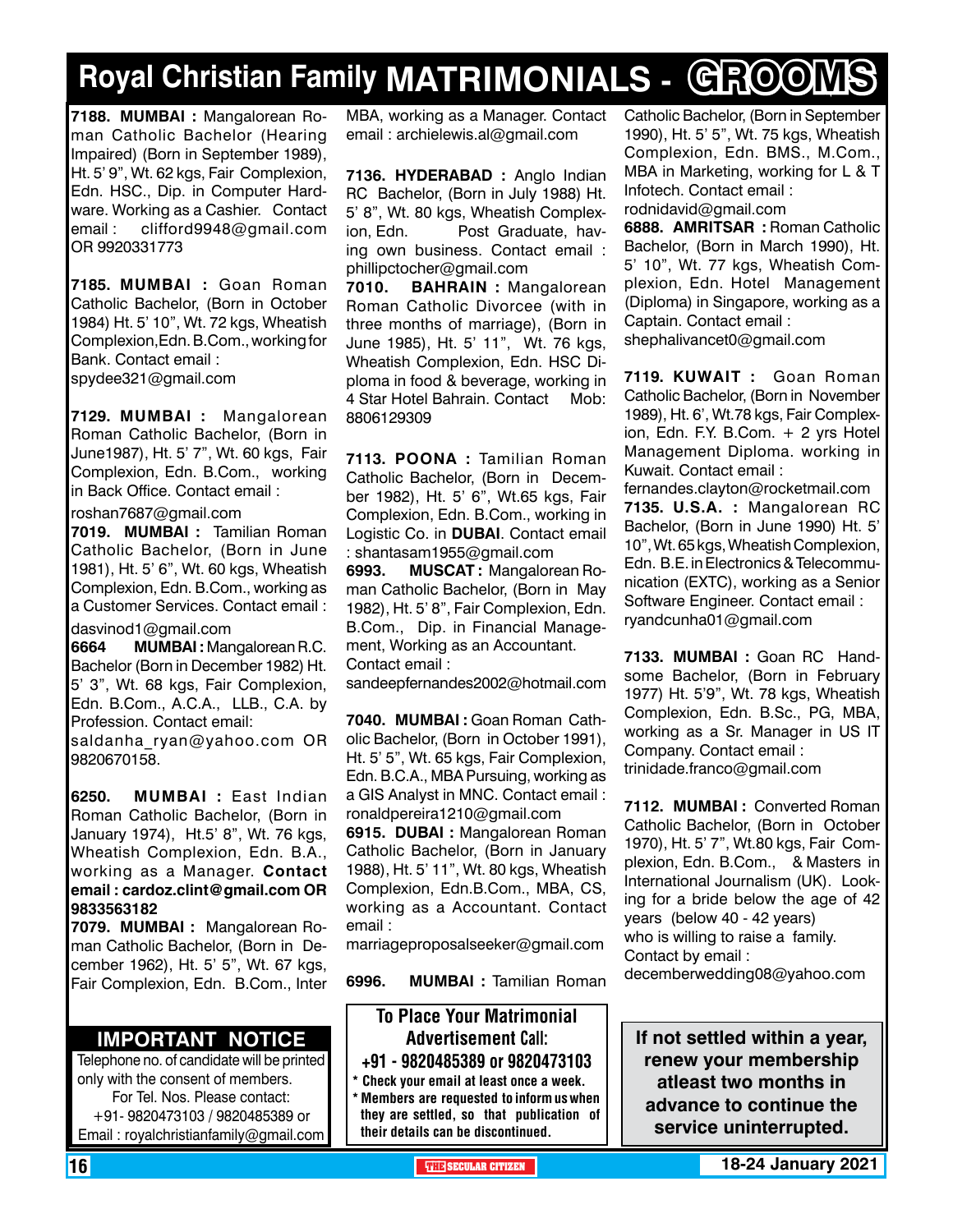# **Royal Christian Family MATRIMONIALS - BRIDES**

**7189. MUMBAI :** Goan Roman Catholic Spinster, (Born in July 1993), Ht. 4' 9", Wt. 40 kgs, Wheatish Complexion, Edn. B.A. B.Ed., Teacher by profession. Contact email :

dcruz\_luelle@yahoo.in

**7182. MUMBAI :** Mangalorean Roman Catholic Spinster, (Born in October 1992), Ht. 5' 4", Wt. 72 kgs, Wheatish Complexion, Edn. B.Com., C.A., working as Asst. Manager in TATA Company. Contact : email : matrimonialp27@gmail.com

**6033.ABU-DHABI :** Goan Roman Catholic Spinster, (Born in May 1979 ), Ht. 5' 2", Wt. 58 kgs, Wheatish Complexion, Edn. M.A. Eng., Literature, working as a Copy Editor. **Contact** email : barretto.lorraine@gmail.com OR 9730454857

**7160. MUMBAI :** Mangalorean Roman Catholic Spinster, (Born in September 1988), Ht. 5' 7", Fair Complexion, Edn. BMS, working as a Senior Merchandiser in a Global Retail Company in Dubai. Contact email : prislobo10@gmail.com

**7081 MUMBAI :** Goan Roman Catholic Spinster, (Born in April 1993), 5' 3", Wt. 55 kgs, Wheatish Complexion, Edn. Masters of Dentistry (MDS), Dental Surgeon, Doctor by profession. Contact email :

carlferns93@gmail.com

**7014. MUMBAI :** Mangalorean Roman Catholic Spinster, (Born in September 1992), Ht. 5' 1", Wt. 45 kgs, Fair Complexion, Edn. MMS (Finance) working as a Finance Executive in Limited Company. Contact email : eva\_hpereira@rediffmail.com

**7128. MUMBAI :** Affluent business family R.C. East Indian Spinster, (Born in 12-04-1988), Ht. 5' 2", very beautiful and pretty. Edn. MS General Surgeon, Doctor by profession. Contact email : drvd2019@gmail.com

**6528. DUBAI :** Mangalorean Roman Catholic Spinster, (Born in April

**Royal Christian Family Helps In Choosing The Right Life-Partner Serving Since 41 Years** 1985) Ht. 5' 7", Beautiful and Fair Complexion, Edn. Masters in Health, Care (MHA), Employed as a Manager in MNC Dubai, is looking for a suitable alliance height 5' 10" and above. Kindly respond directly to the party by email : aara8185@gmail.com with your photograph.

**6860 MUMBAI :** Goan Roman Catholic Spinster, (Born in October 1991), Ht. 5' 4", Wt. 55 kgs, Wheatish Complexion, Edn. B.M.M. (Mass Media), working for IT in MNC. Contact email : lgp1891@gmail.com

**7126. U.S.A. :** Mangalorean Roman Catholic Spinster, (Born in January 1992) from Mumbai, Ht. 5' 7", Wt. 60 kgs, Fair Complexion, Edn. B.E. (Computers) from Mumbai, M.S. (Information Systems) from US. Possesses H1B visa and is working as a Technical Analyst with an MNC in USA. Contact email : wilfyjoy1315@gmail.com or call +91 98603 02527 / + 91 9970172527

**6642 MUMBAI :** Goan Roman Catholic Divorcee, (Born in September 1979), Ht. 5' 3", Wt. 65 kgs, Fair Complexion, Edn. B.Com., working as a Customer Service professional. Contact eamil : sav\_mon@yahoo.com Tel.No. 8291001606

**7066. MUMBAI :** Mangalorean Roman Catholic Spinster, (Born in June 1987), Ht. 5' 4", Wt. 78 kgs, Fair Complexion, Edn. B.E., (EXTC) M.S. (International Business Management), working as a Consulting Manager. Contact email :

l2018anselm@yahoo.com

**7095. MUMBAI :** Goan Roman Catholic Spinster, (Born in December 1992), Ht. 5' 3", Wt. 55 kgs, Wheatish Complexion, Edn. M.Com + Import Export Certificate Course, working as a Billing Assistant in Well known Hospital. Contact email :

perpetualdias7@gmail.com **6504. Kuwait :** Mangalorean Roman Catholic Spinster (Born in June 1980),

#### **Important Notice**

Telephone no. of candidate will be printed only with the consent of members. For Tel. Nos. Please contact: +91- 9820473103 / 9820485389 or Email : royalchristianfamily@gmail.com

Ht. 5' 5", Wt. 58 kgs, Fair Complexion, Edn. B.Com., Computer, Finance, Banking Marketing Course & Airlines Course completed, employed as a Travel Co-ordinator in Kuwait. Contact Email : lucy777p@gmail.com Tel: 00965-60402765 / 9867308911

**7149 GUJRAT :** Anglo Indian Catholic Spinster, (Born in July 1991), Ht. 5'2", Wt. 60 kgs, Wheatish Complexion, Edn. MBA, PGDM., working. Contact email :

barnes.rufina@yahoo.com

**7148 MUMBAI :** Smart, goodlooking, Roman Catholic Spinster, (Born in November 1993), Ht. 5'2", Wt. 40 kgs, Fair Complexion, Edn. H.S.C., having own business. Contact email : teresa.joseph.1993@gmail.com

**7069. MUMBAI :** Tamilian Roman Catholic Spinster, (Born in April 1992), Ht. 5' 3", Wt. 50 kgs, Fair Complexion, Edn. B.Sc., Nursing, Staff Nurse. Contact email :

mpchandran68@gmail.com Mobile : 9820041633

**7108. MUMBAI :** East Indian Roman Catholic Spinster, (Born in December 1990), Ht. 5' 3", Wt. 58 kgs, Fair Complexion, Edn. B.Sc. (Aviation), Ae SI (Part), AME (Aircraft Maintenance Engineer), working as a Aircraft Maintenance Engineer. Contact email : lucyann.alvares@yahoo.com

**7123. MUMBAI :** Mangalorean Roman Catholic Spinster, (Born in December 1987), Ht. 5' 2", Wt. 58 kgs, Wheatish Complexion, Edn. B.Com., CS., M.Sc., working as a Sr. Manager Programmer. Contact email : r.douza.co@gmail.com

**Registered members can publish their ad in all the 50 issues in a year for Rs. 8000 only.**

If you wish to publish your matrimonial classified advertisement in all the 50 issues in a year, you can do so for an amount of Rs. 8000 only.

### To Place Your Matrimonial Advertisement Call:

- +91 9820485389 or 9820473103
- \* Check your email at least once a week. \* Members are requested to inform us when they are settled, so that publication of their details can be discontinued.

**18-24 January 2021 THE SECULAR CITIZEN** 17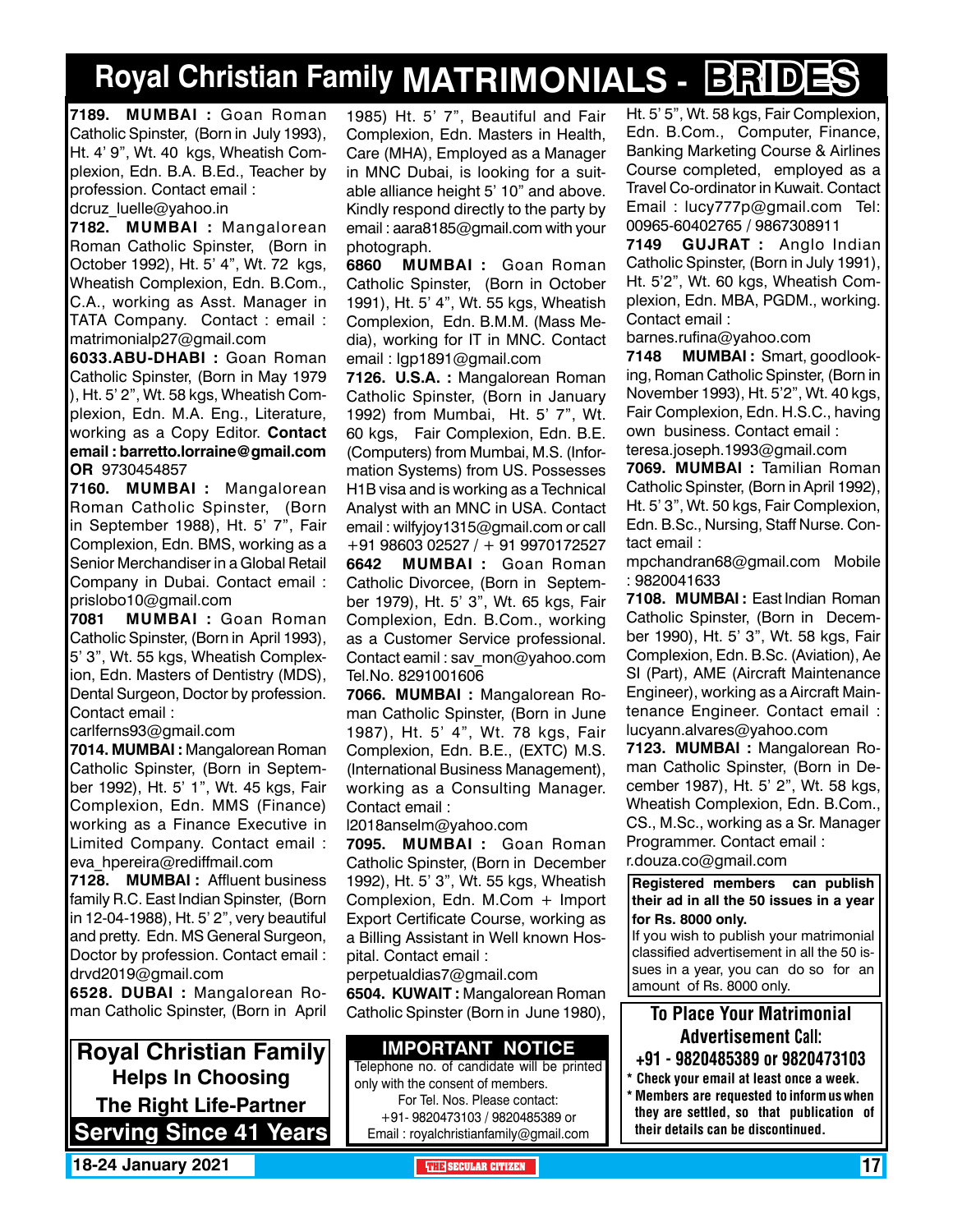### **The greatest missionary produced by the third world (St. Joseph Vaz)**

#### *By Fr F. M. Britto*

**An Indian is the first saint of Sri** Lanka, since he died there. He was the first non-European missionary there and he revived the Lanka, since he died there. He was the first non-European extinct Catholic Faith. Due to his efforts, today the Catholics there form six percent of the total population, having ten dioceses and served by local clergy. He is also the apostle of Karnataka and a patron saint of Goa and Daman archdiocese. While beatifying him there, Pope John Paul II remarked of St. Joseph Vaz as "the greatest missionary produced by the third world."

As the third of six children, Joseph Vaz was born on April 21, 1651 in Benaulim, Goa, of Portuguese Empire. His parents Cristovao Vaz and Maria de Miranda were devout Catholics. During his elementary school in Sancoale, he learned Portuguese, Latin in Benaulim and did his college studies at the Jesuit College of St. Paul. After his philosophy and theology at the Dominicans' academy of St. Thomas Aquinas in Goa city, he was ordained a priest in 1676.

Hearing the distressful situation in Ceylon (now known as Sri Lanka), Vaz offered to go there as a missionary. The Portuguese missionaries had entered into the Buddhist dominated island in 1505 and had spread the Catholic Faith there, establishing 415 churches and chapels. But the Dutch protestant Calvinists, entering Sri Lanka in 1637, wiped out the Catholic Faith by 1658. They also feared that the Catholics would support the Portuguese regime. Expelling all the 120 Catholic missionaries, they forbade Catholic priests' entry there, forcing the Catholics to accept their denomination.

But Vaz was asked to go to Kanara (Karnataka) instead, due to the explosive situation created between the Portuguese Padroado and Latin Propaganda Fidei. As the superior of the

Kanara mission, Vaz visited villages in Mangalore and other areas. Working there for four years (1681- 1684), to keep alive their faith, he constructed a large number of small huts for the Catholics to gather and recite their prayers. In the absence of priests, he provided them lay leaders, catechists and schools. He reconstructed the Rosario cathedral in Mangalore and cared the downtrodden.

Allowed to return to Goa in 1684, he joined a group of priests of the archdiocese, who had decided to live together as a religious community. Formally this was erected on Sept 25, 1685 as Congregation of the Oratory of St. Philip Neri and Vaz was elected the first superior of the community.

He was allowed to proceed to his dreamland Ceylon in 1686. Disguised as labourers, he landed Jaffna in 1687 with his servant John. Since Catholic priests were banned by the Dutch authorities, they travelled as mendicants begging from house to house, trying to identify the Catholics' houses, wearing a large Rosary around their necks. Spotting Catholics' houses in the process, he ministered to them at night.

But two years later in 1689, while he was celebrating the Christmas Mass, the Dutch arrested him and 300 Catholics. Vaz fled from Jaffna to Kandy. But King Vimaladharma Surya II of Kandy imprisoned him there.

There was a prolonged draught in Kandy and all the religious ceremonies proved no effect. So in 1696 King Surya asked Vaz to come and intercede to Jesus. Erecting an altar opposite to the palace, Vaz prayed to God to glorify His Name. Rain fell down in abundance. Believing in the power of Jesus, the king allowed him to preach and to get more missionaries too. It also brought many conversions.



 Three missionaries from Goa arrived in 1697 to assist him and to inform him that Vaz had been appointed the Vicar General of Ceylon. Small pox broke out in Kandy and lasted for a year in 1697-98. The missioners' service among them, irrespective of creed, convinced the king to allow more missioners there.

With the arrival of more missioners in 1705, remaining in Kandy Vaz began to reorganize his work in eight districts, each led by a priest. He also wrote catechism and prayers in Tamil and Sinhalese, encouraging his conferrers to compose hymns to sustain the Catholics' faith. In 1707 he successfully organised the first Catholics' public resistance against the Dutch government demanding freedom to practise their religion. He humbly declined the offer made to him in 1705 to be the bishop and first Vicar Apostolic of Ceylon, preferring to be a simple missionary. That's why he is often depicted with a mitre beside him.

After 24 years of strenuous missionary work in Ceylon, the 59 years old Vaz fell ill and died at Kandy on Jan 16, 1711. He left a legacy of inculturated church, 70,000 Catholics, 15 churches, 400 chapels, besides innumerable schools and hospitals across the island.

Jesuit Bishop Francisco de Vasconcellos of Cochin, under whose jurisdiction Ceylon then fell, recommended Vatican in 1737 to consider his beatification. On January 21, 1995 Vaz was beatified in Colombo, the capital of Sri Lanka, by Pope John Paul II. And Pope Francis canonized him there on January 14, 2015, becoming the first saint to have been beatified and canonized there.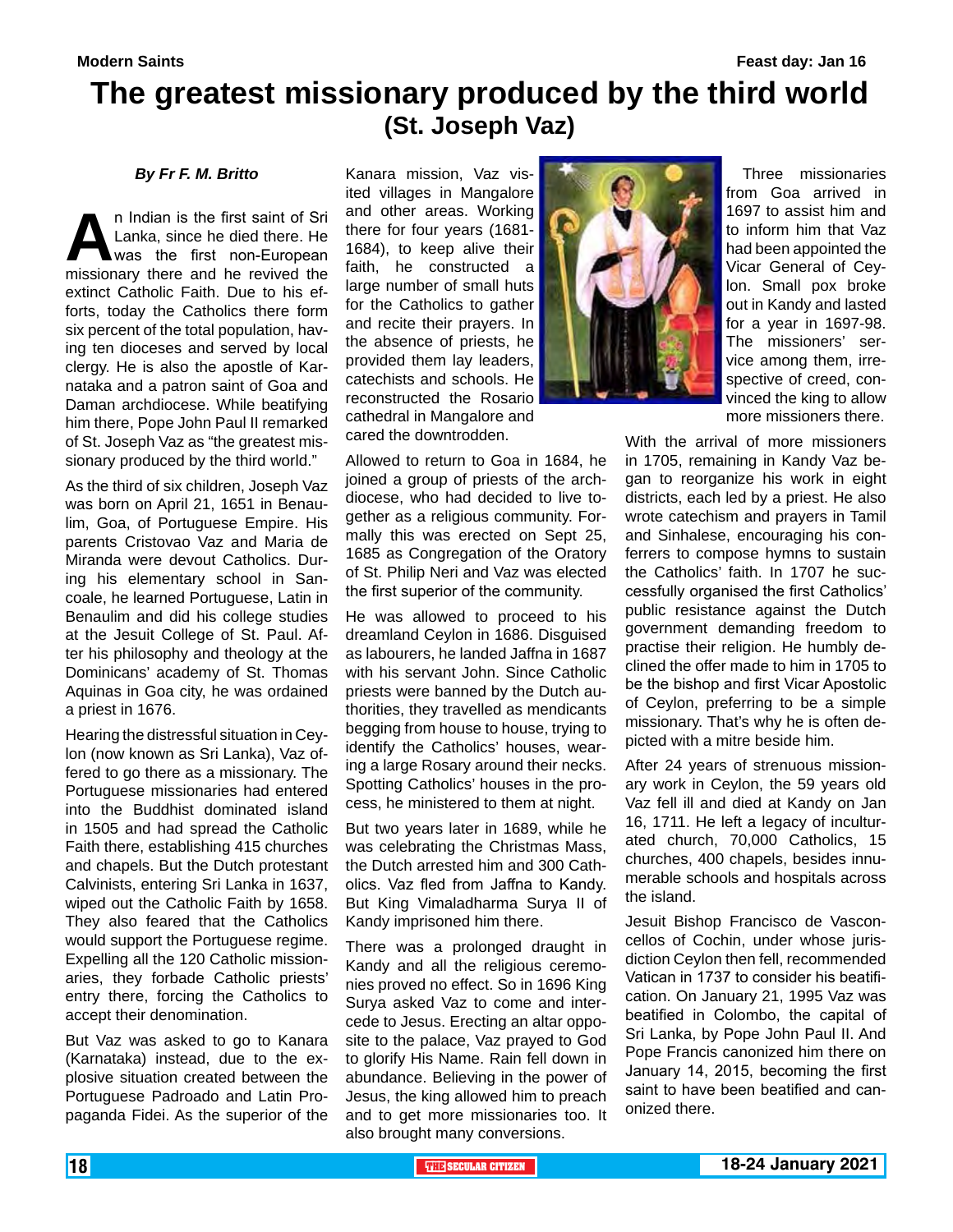

# **The Jerusalem Code** chhotebhai

Pages 400

₹399/-

· Who will be the next pope? <sup>o</sup> Which Indian will become pope? <sup>o</sup> Has Vatican II failed and is it now time for Vatican III? <sup>o</sup> Did the Apostles Thomas and Bartholomew come to India? <sup>o</sup> Was Jesus buried in Kashmir? <sup>9</sup> What was the role of Christians in the formation of Pakistan? <sup>o</sup> Did God create the universe in seven days? <sup>o</sup> What is the connection between the Tower of Babel, the attacks on the Indian Parliament, and the World Trade Centre? <sup>o</sup> Should divorced and remarried Catholics be allowed to receive Holy Communion? <sup>o</sup> Why should a woman who procures an abortion be automatically ex-communicated? <sup>o</sup> Is pre-marital sex sending couples to hell? <sup>o</sup> Should Catholic priests be celibate? <sup>o</sup>Why can't women be ordained to the priesthood? <sup>o</sup> How did the French, Industrial, Print and Sexual Revolutions impact the church? <sup>o</sup> What did Malachy and Nostradamus predict about the church?

If you are looking for the answers, your search stops HERE!!!

chhotebhai, former National President of the All India Catholic Union, presently National Convenor of the Indian Catholic Forum, author of 5 books and hundreds of articles, makes an honest attempt to provide the answers with 600+ references and hundreds of scripture quotes in his unique racy style.

Incidentally, two of the predictions made in the book have already come true in the interregnum between its writing and printing. Three predictions in his previous book "An Unfinished Symphony" published in 2011 also came true!

Hurry! Avail of EARLY BIRD and BULK DISCOUNTS. ORDER NOW.

Contact: noronha.kp@gmail.com or 9415130822

**18-24 January 2021 THE SECULAR CITIZEN** 19